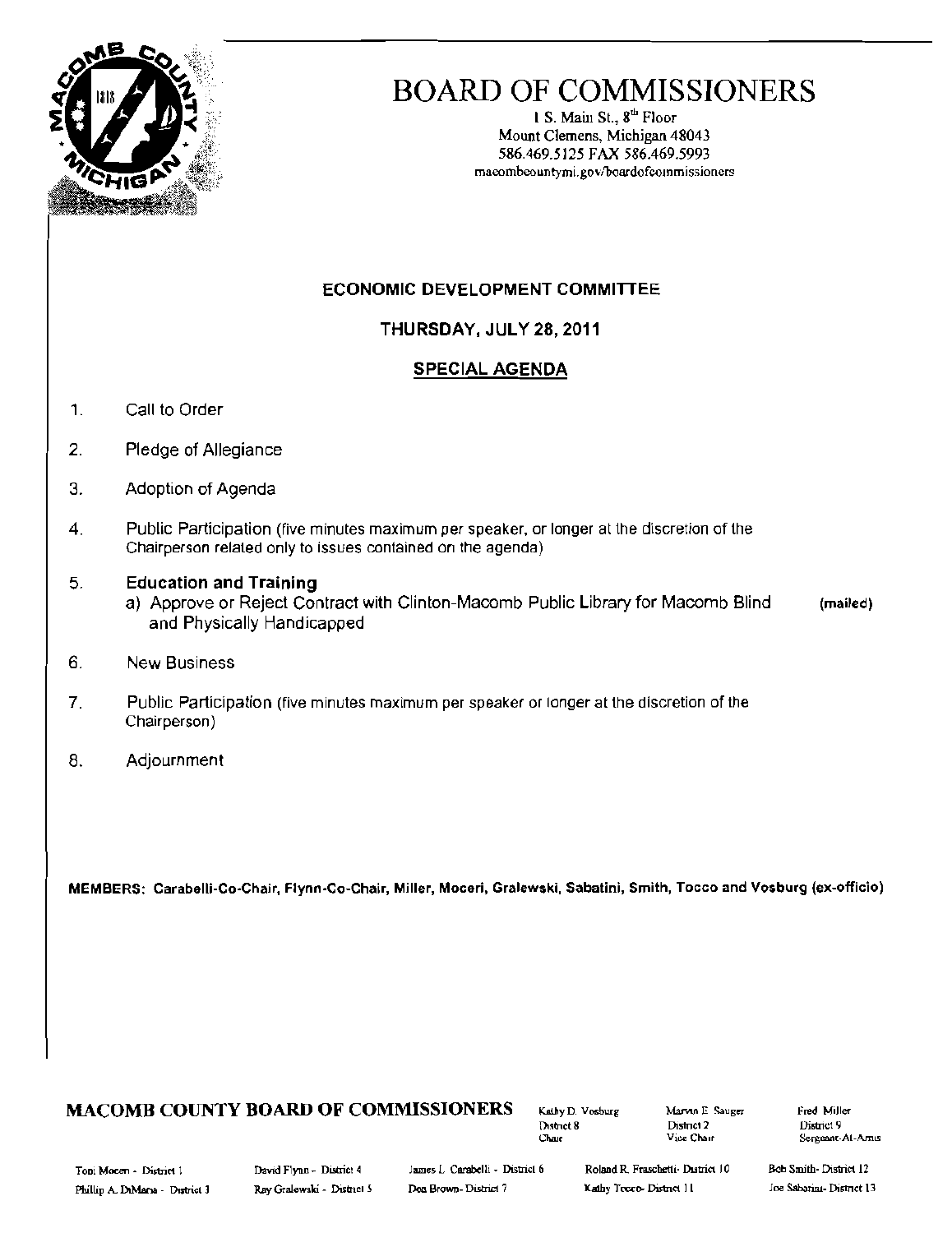RESOLUTION NO. \_ FULL BOARD MEETING DATE: \_

AGENDA ITEM: \_

#### MACOMB COUNTY, MICHIGAN

**RESOLUTION TO** Approve or reject contract with Clinton-Macomb Public Libraryfor Macomb Blind and Physically Handicapped. **If** approved, this item will be forwarded to the Finance Committee.

**INTRODUCED BY** Commissioners James Carabelli and David Flynn, Co-Chairs. Economic Development **Committee** 

COMMITTEE/MEETING DATE

Economic Development Committee 07-21-11 moved to Special meeting on Special Econ. Dev. 7-28-11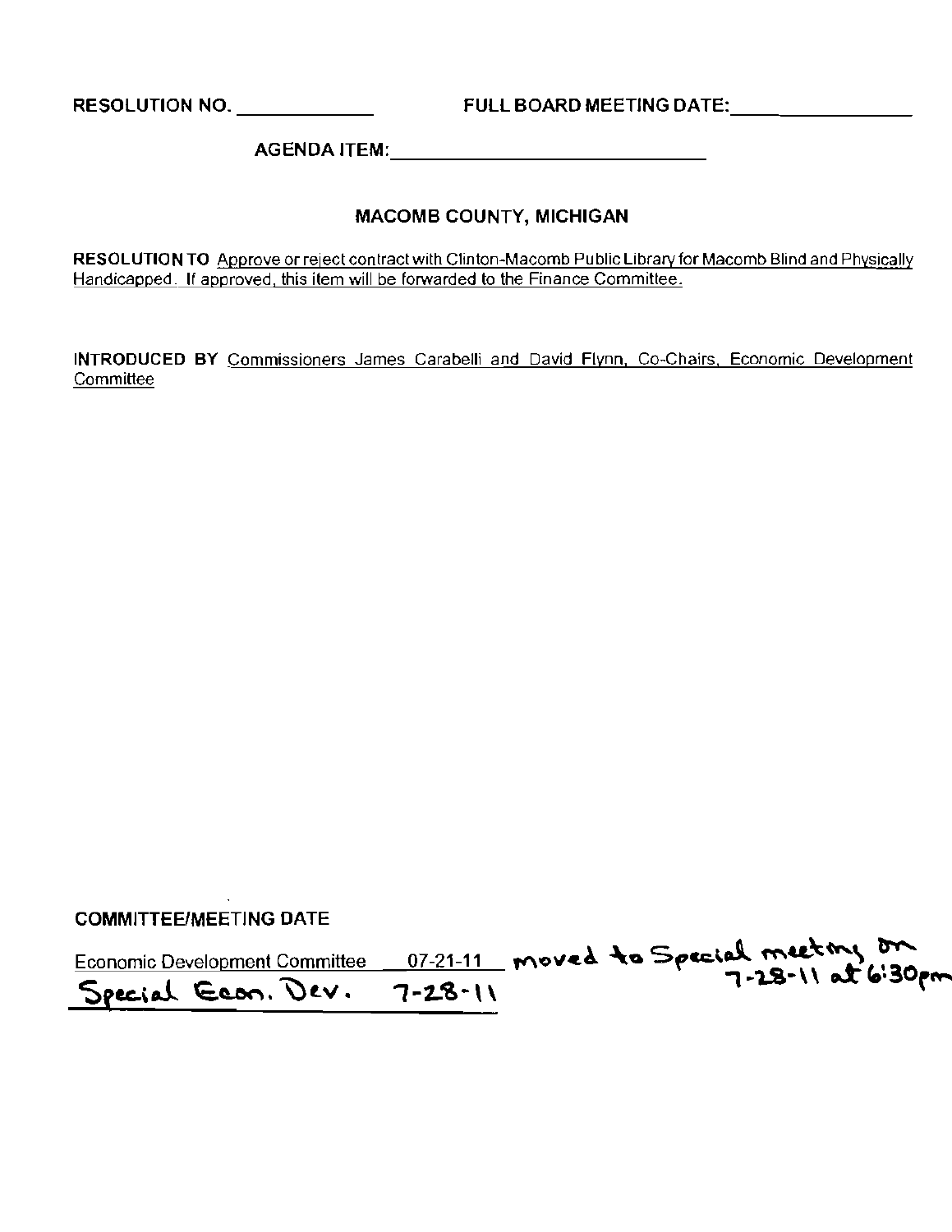Prevised Contract DRAfT -July 272011 DRAfT -July 27, 2011 DRAFT -July 27, 2011 Economic Development  $($  Special meeting)

## AGREEMENT BETWEEN MACOMB COUNTY AND , באשראים AGREEMENT BETWEEN MACOMB COUNTY AND<br>THE CLINTON-MACOMB PUBLIC LIBRARY REGARDING THE MACOMB LIBRARY FOR THE BLIND AND PHYSICALLY HANDICAPPED@ CMPL

 $\overbrace{ }$ <sub>1</sub> This Agreement is entered into on ~12011 between Macomb County (County), whose address is One S. Main Street, 8<sup>th</sup> Floor, Mount Clemens, MI48043 and the Clinton-Macomb Public Library (CMPL) 40900 Romeo Plank, Clinton Township, MI 48038.

#### Recitals

A. Macomb County (County) provides library services for the blind and physically handicapped residents through the Macomb library for the Blind and Physically Handicapped (MLBPH).

B. In order to continue to provide services for the blind and physically handicapped, the County wishes to partner with the Clinton-Macomb Public Library (CMPL) to provide these services as a sub-regional library associated with the National Library Service for the Blind and Physically Handicapped (NLS).

C. CMPL agrees that such a partnership will benefit county residents and will provide opportunities for library service enhancements by CMPL.

#### Agreement

1. Sub-Regional Library. CMPL shall assume the role of the host library for the Macomb Library for the Blind and Physically Handicapped (MLBPH) and shall fulfill all NLS requirements of a sub-regional library to provide library services, inclUding the lending of books, recordings, reproducers, musical scores, instructional texts, and other specialized materials, for blind and other physically handicapped residents of Macomb County. The name for the MLBPH will be the Macomb Library for the Blind and Physically Handicapped @ CMPL.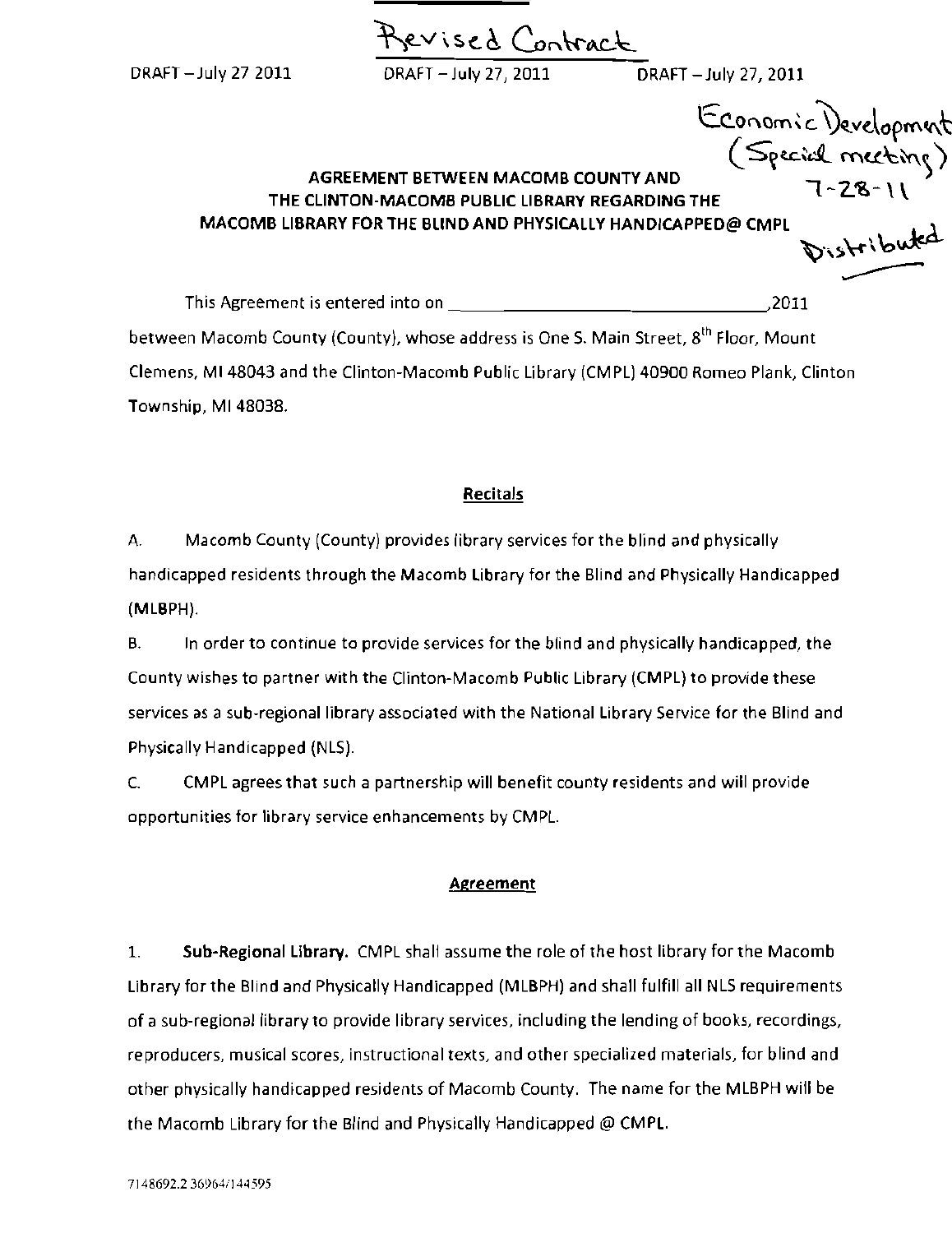2. Term. The term of this agreement is 10 years, commencing *on* \_

2011. The effective date of this agreement is the commencement date.

3. Consideration. The County shall pay to CMPL the following annual amounts:

| Year          | Amount       | Year | Amount       |
|---------------|--------------|------|--------------|
| 1             | \$95,000.00  | 6    | \$110,131.00 |
| $\mathcal{P}$ | \$97,850.00  |      | \$113,435.00 |
| 3             | \$100,786.00 | 8    | \$116,838.00 |
| 4             | \$103,809.00 | 9    | \$120,343.00 |
| 5             | \$106,923.00 | 10   | \$123,953.00 |

The first annual payment will be made upon the effective date. Subsequent annual payments will be due on the anniversaries of the effective date.

4. Startup Costs. The County shall reimburse CMPl for one-time startup costs totaling \$89,170.00 as outlined in Attachment A upon the effective date of this agreement.

5. Funds. Any MLBPH fund balance, endowments, or grants, shall be transferred to CMPL. 6. MLBPH State Aid. MLBPH state aid shall be transferred to CMPL. If state aid for MLBPH exceeds \$40,000.00 in any given year, the excess shall be deducted from that year's contract amount that is required to be paid by the County to CMPL. If state aid falls below \$40,000.00 in any given year, the shortfall shall be added to that year's contract amount to be paid to CMPL.

7. Appropriation of Funds. CMPL shall have full discretion for the appropriation of funds provided by the County, whether the funds are grants, endowments, state aid or federal aid. CM PL shall comply with any state or federal requirements imposed upon the appropriations. CMPL shall hold the County harmless from any liability due to its failure to comply with applicable laws or regulations.

8. Reporting Requirements. CMPL shall be responsible for submitting any reports to funding sources and shall submit a copy of such reports to the County.

9. Personal Property. The County shall provide an inventory to CMPL of the countyowned and federal personal property of MLBPH. The County shall turn over all of the personal property of the MLBPH to CMPL. All non-federal personal property shall become the property of CMPL. CMPl shall have the authority to dispose of the property at its discretion. The County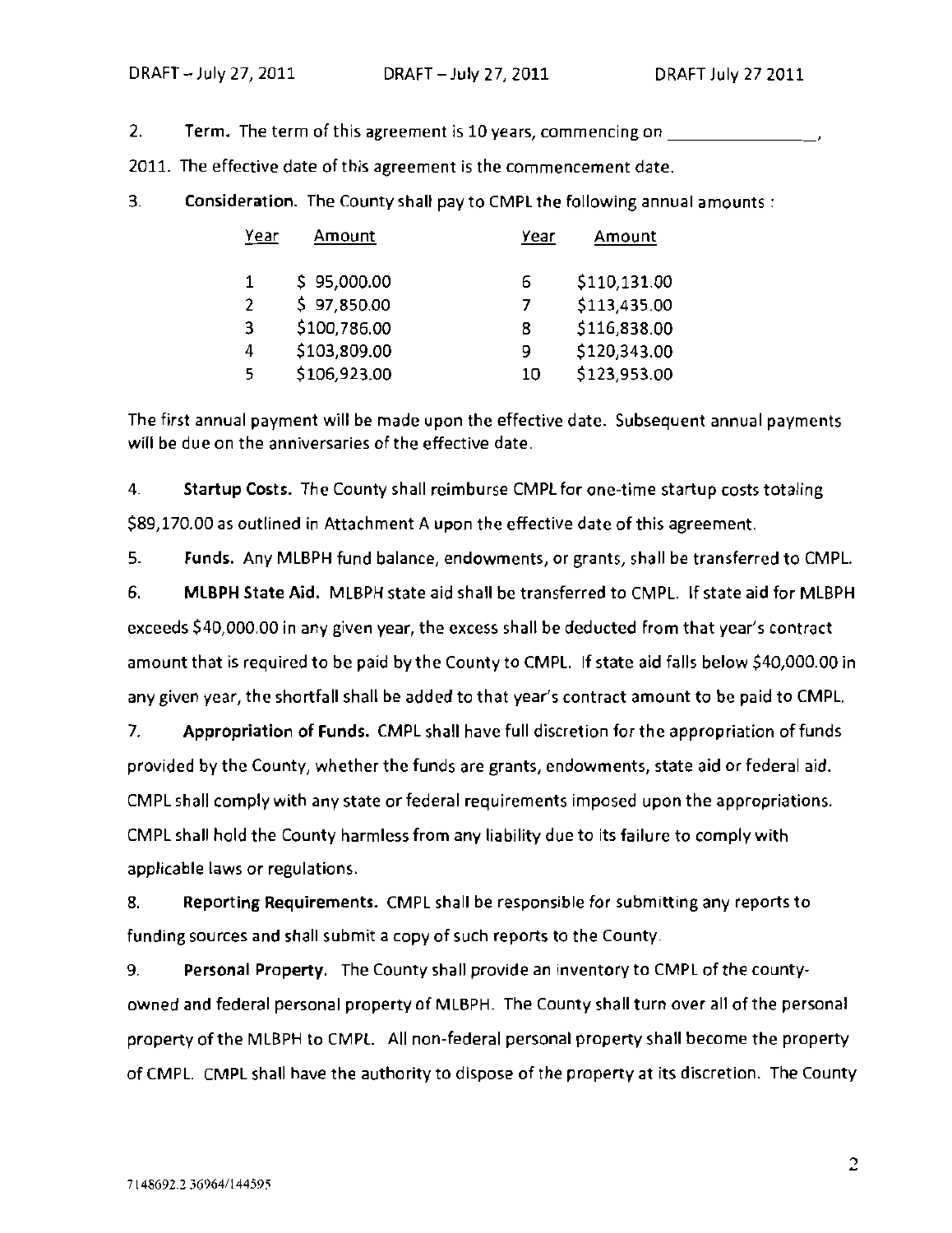will hold CMPL harmless for any cost due to federal property not turned over by the County to CMPL.

10. Employees. CMPL is under no obligation to hire any current MLBPH employees. Existing MLBPH staff will be given full consideration for any new positions created by CMPL as a result of this agreement.

11. Operation. The Macomb Library for the Blind and Physically Handicapped @ CMPL will be available to the public at all times that the CMPL is available to the public.

12. Entire Agreement. This Agreement and its exhibits contain the entire understanding between the parties.

13. Severability. Each provision of this Agreement must be interpreted in a way that is valid under applicable law. If any provision is held invalid, the rest of the Agreement will remain in full effect.

14. Amendments. The parties can amend this Agreement only by a written document signed by both parties.

15. Assignments. A party cannot assign this agreement or any right or obligation under the Agreement without the prior consent of the other party.

16. Successors and Assigns. Ifthis Agreement is properly assigned, then it will bind and benefit the successors and assigns of the parties.

17. Third-Party Beneficiaries. This Agreement confers no rights or remedies on any third party, other than the parties to this Agreement and their respective successors and permitted assigns.

#### Macomb County **Clinton-Macomb Public Library**

Mark F. Deldin, Deputy County Executive Library Director

Larry P. Neal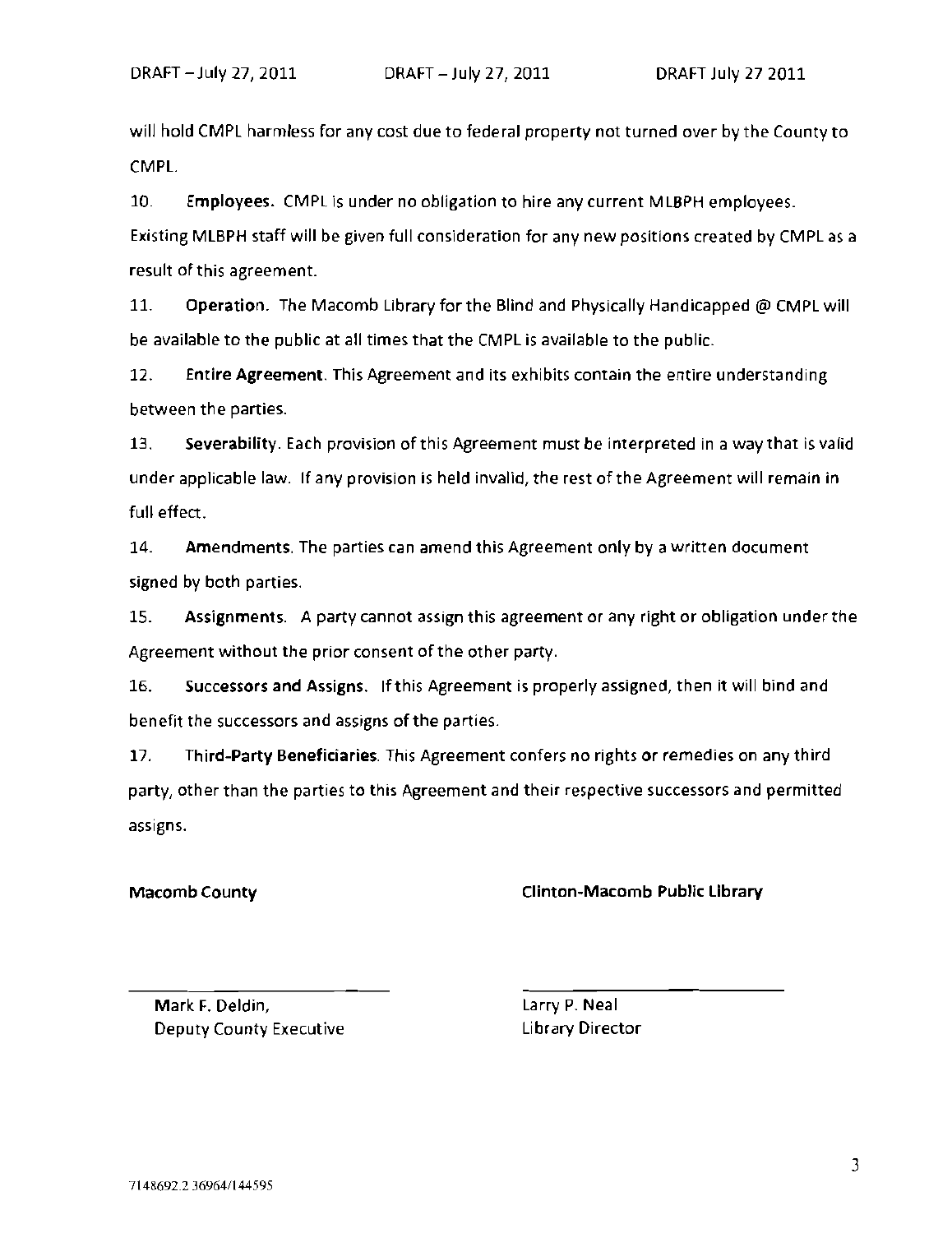# Proposal Regarding the Macomb Library for the Blind and Physically Handicapped @ CMPL

### Executive Summary

Representatives from Macomb County have approached the Clinton-Macomb Public Library (CMPL) about providing library services for blind and physically handicapped residents of the county on *a* contractual basis. Currently such residents are served through the Maeomb Library for the Blind and Physically Handicapped (MLBPH) located in the former county library building at the corner of Hall Road and Garfield.

In addition to the benefit of securing the future of this service for county residents for the next decade there will be many opportunities for service enhancements for CMPL's taxpayers in Clinton and Macomb Townships. CMPLshould pursue this opportunity to partner with Macomb County on a cost neutral basis.

#### **Background**

"Access" stands at the top of the list of the American Library Association's statement of core values for librarianship<sup>t</sup>. Specifically it reads, "All information resources that are provided directly or indirectly by the library, regardless of technology, format, or methods of delivery, should be readily, equally, and equitably accessible to all library users." This includes people with disabilities which is a group that a member of society can become a part of at any time as a result of injury or disease.

In 1931 the United States Congress passed the Pratt-Smoot Act to establish a national free library service for all U.S. citizens who are unable to read conventional print because of blindness or visual impairment. Two regional libraries were established in Michigan including one to serve Wayne County and the other to serve the rest of the state. The service was expanded in 1952 to include children and again in 1967 to include people with other disabilities. The following persons are currently eligible to receive these services:

- Blind persons whose visual acuity as determined by competent authority, is 20/200 or less in the better eye with correcting lenses, or whose diameter of visual field subtends an angular distance no greater. than 20 degrees.
- Persons whose visual disability, with correction and regardless of optical measurement, is certified-by competent authority as preventing the rcading of standard printed material.
- • Persons certified by competent authority as unable to read or unable to use standard printed material as a result of physical limitations.

<sup>1</sup>AlA Core Values of Iibrarianship, available

<sup>[</sup>http://www.ala.org/ala/aboutala/offices/oif/statementspols/corevaluesstatement/corevalues.cfm#acces 5} April 19, 2011.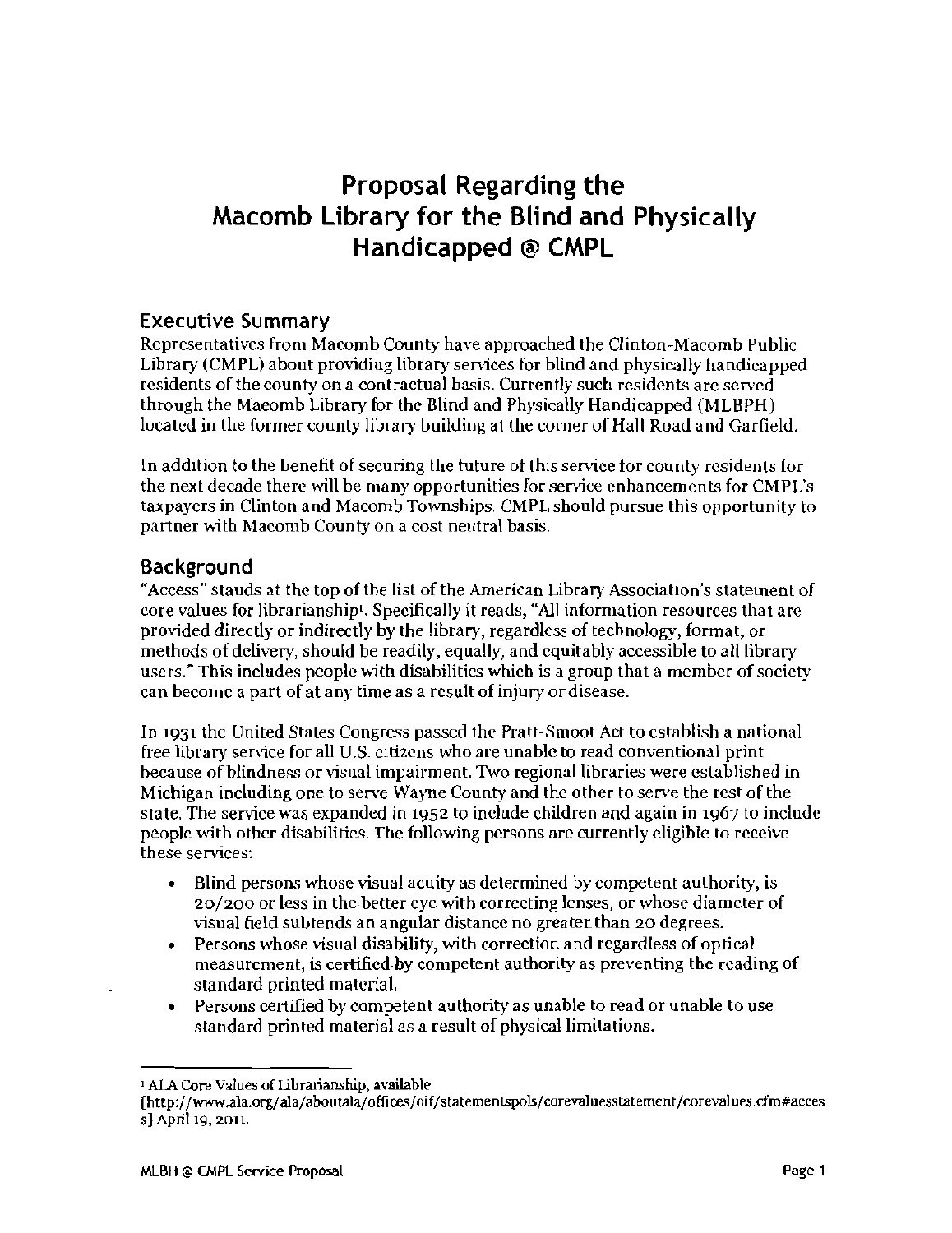• Persons certified by competent authority as having a reading disability resulting from organic dysfunction and of sufficient severity to prevent their reading printed material in a normal manner.

In 1983 through the efforts of Margaret "Peg" Lamont a suh-regional library for the blind and physically handicapped was established for the residents of Macomb County in the Macomh County Library building and she served as its director until 1989. Ms Lamont later became a founding board member of the Clinton-Chippewa Valley District Library in 1992 where she served through its transformation into the full-service stateof-the-art Clinton-Macomb Public Library system untilzo05. When the county library building was repurposed for Wayne State University in 2010 space was retained for the MLBPH.

The National Library Service for the Blind and Physically Handicapped (NLS) remains a federally funded program through the Library of Congress. 11 connects eligible libraty customers from preschoolers to centenarians with reading materials in digital audio and Braille formats through free delivery via U.S. mail. People who sign up for the program also have the option of downloading books and magazines in audio or Braille format via the Internet. The NLS collection offers more than 400,000 titles including hestsellers, classics, biographies, romancc, and other genres. Each year 2,500 titles are added. Ovcr 40 periodicals are available in audio format, including Consumer *Reports, National Geographic,* and *Sports Illustrated/or Kids,* and 30 periodicals in Braille, such as *Ladies Home Journal, ESPN: The Magazine* and the *New York Times Large-Print Weekly.* 

Customers arc served locally through a national network of 113 cooperating libraries. Congress appropriates funds annually to the Library of Congress for the NLS program. The Michigan Commission for the Blind oversees the regional library through the Braille and Talking Book Library under the Department of Energy, Labor and Economic Growth (DELEG). There are 11 sub-regional libraries in Michigan, many hosted by public libraries including Ann Arbor, Detroit, Muskegon and Traverse City. In fact the Ann Arbor District Library (AADL) incorporated the services of the Washtenaw Library for the Blind and Physically Disabled in 2009. AADL's model is being used for the basis of the proposed partnership between Macomb County and CMPL

#### Scope of Services Provided

The services of MLBPH are an excellent fit with CMPL's mission to, "connect people of all ages to resources that inform, educate, entertain and inspire." The needs of blind and physically handicapped customers for information and the desire for access to materials of interest to read and enjoy are no different than CMPL's current customers. In fact 174, or 19% of the MLBPH's customers are already CMPL residents. A comparison of services offered by the two organizations shows a fair amount of overlap, although the core service of delivering talking books would be entirely new to CMPL.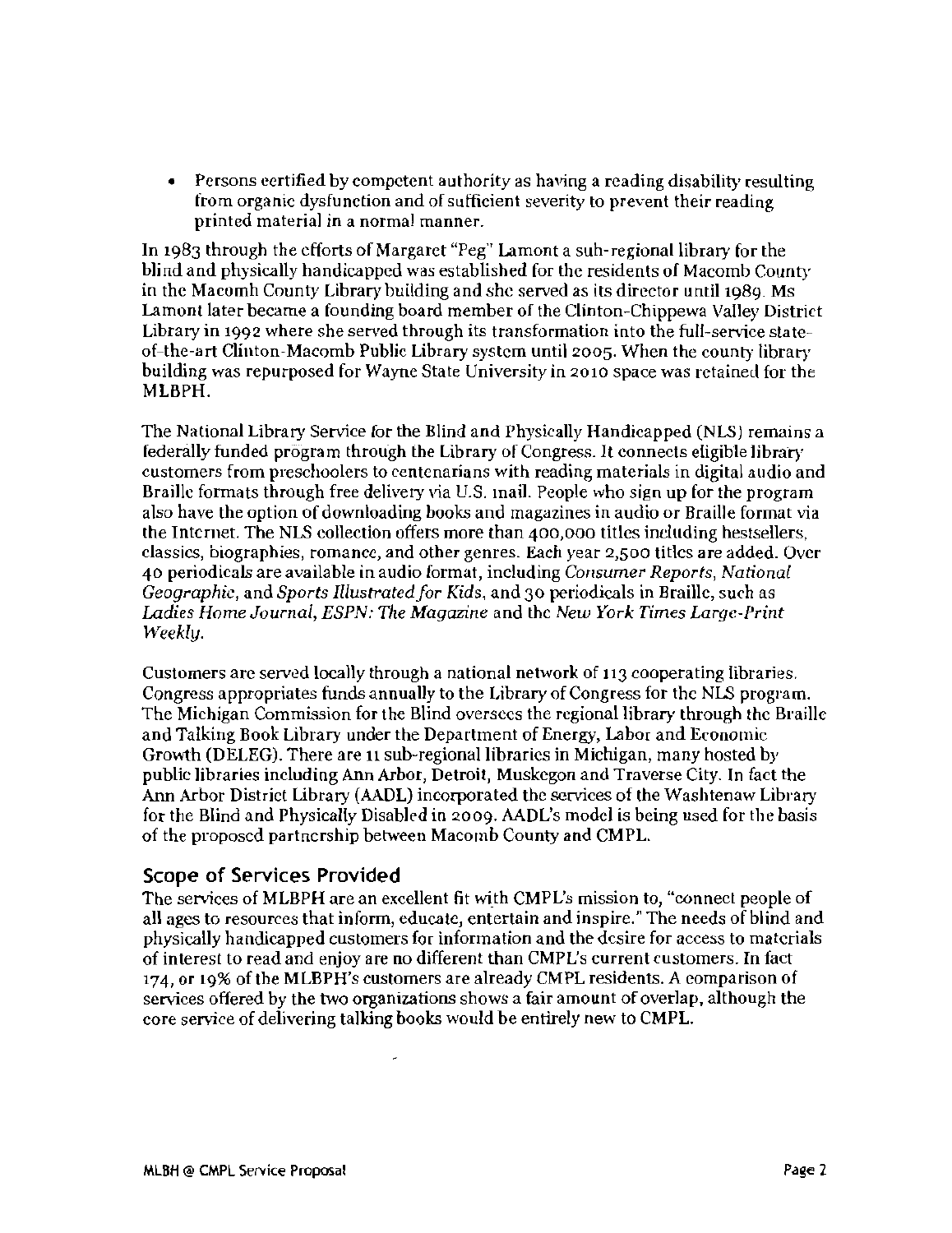Services CMPL already offers:

| <b>Service</b>                                            | <b>Note</b>                                                                                                               |
|-----------------------------------------------------------|---------------------------------------------------------------------------------------------------------------------------|
| Large print books                                         | CMPL offers nearly 8,000 titles and would<br>merge MLBPH's collection.                                                    |
| Book discussion kits                                      | CMPL would expand its current collection<br>to include kits for people with low vision.                                   |
| Audiobooks                                                | CMPL offers over 11,000 audiobooks for<br>children, teens and adults on cassettes,<br>CD, MP3, Playaway and via download. |
| Low vision aides                                          | CMPL offers 70 different devices for<br>checkout and would merge MLBPH's<br>collection.                                   |
| Closed-circuit TV                                         |                                                                                                                           |
| Internet station with JAWS and other<br>adaptive software |                                                                                                                           |
| Telecommunication Device for the Deaf                     |                                                                                                                           |

Services that CMPL would add:

| Service                                                                                            | <b>Status</b>                                                                                                                                                                                                                                                                           |
|----------------------------------------------------------------------------------------------------|-----------------------------------------------------------------------------------------------------------------------------------------------------------------------------------------------------------------------------------------------------------------------------------------|
| Books and magazines in digital format or<br>on recorded cassette and related playback<br>equipment | Would acquire MLBPH's existing talking<br>book collection of over 18,000 items and<br>would provide playback equipment and<br>maintenance.                                                                                                                                              |
| <b>Books in Braille</b>                                                                            | CMPL would acquire some books in this<br>format for educational purposes.<br>Michigan's Braille and Talking Book<br>Library has an extensive collection that<br>may be ordered by mail.                                                                                                 |
| Delivery of materials by U.S. mail                                                                 | In addition to talking books eligible<br>customers could also receive large priut<br>books and described DVDs and videos by<br>mail.                                                                                                                                                    |
| Depository collections at nursing homes                                                            |                                                                                                                                                                                                                                                                                         |
| Computer training classes                                                                          | CMPL currently uses volunteers to teach<br>computer elasses to individuals and small<br>groups of students. AADL has an adaptive<br>technology training specialist who works<br>with individuals by appointment. CMPL<br>would provide such training with<br>volunteers or by contract. |
| Bi-Fokal kits (memory skills)                                                                      |                                                                                                                                                                                                                                                                                         |
| Kids on the Block puppets (disability<br>awareness and education)                                  |                                                                                                                                                                                                                                                                                         |
| Braille printer                                                                                    |                                                                                                                                                                                                                                                                                         |

 $\sim$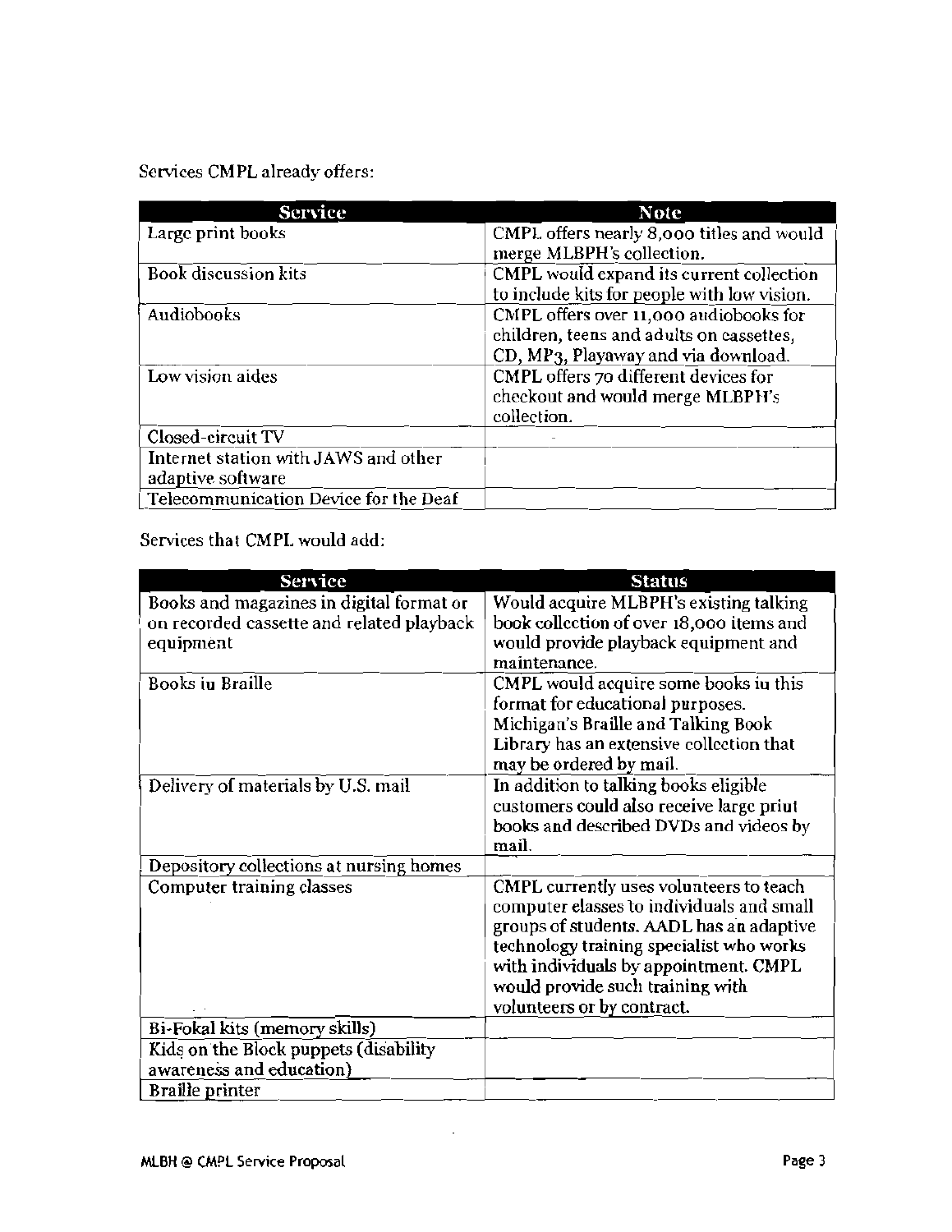Typical duties CMPL staff would be expected to deliver to its blind and disabled customers might include:

- 1. Customer registration
- 2. Maintain reader records
- 3. Perform reader's advisory services and any other library-related service required
- 4. Handle interactive ordering of books, machines and magazines
- 5. Furnish walk-in service to customers
- 6. Retain a two-year collection of books produced by the NLS
- 7. Perform continuous outreach efforts throughout Macomb County
- 8. Furnish statistical reporting to the Michigan Department of Energy, Labor and Economic Growth (DELEG)/Michigan Commission for the Blind (MCB)/Braille and Talking Book Library and the NLS
- 9. Provide specialized equipment such as closed circuit magnification stations, Braille printer, Internet access with screen reading software

### Benefits of providing the service

The NLS cites the advantage of public libraries acting in the capacity of a sub-regional library for the blind and physically handicapped:

''The public library rightfully assumes the duty of serving the total community for wllich it is responsible by offering sub-regional service to blind and physically handieapped readers in the community. Sub-regionalization increases circulation because of the personalized service offered; blind and physically handicapped people not only use libraries in much larger numbers proportionately than their sighted counterparts, they also read more and are highly appreciative of good service. The public library may also benefit from the public relations effects of serving blind and physically handicapped readers. Service to this group has proven its ability to capture the interest of civic groups, volunteers, and the news media. Sub-regional service can help validate the premise that libraries exist so that all may read.<sup>2"</sup>

Specific benefits of CMPL offering the serviee include:

- Secures the future of a sub-regional library for the blind and physically handicapped in Macomb County for the next 10 years.
- Increases service hours by 80% including evenings and weekends. The MLBPH is open 9 a.m. to 5 p.m. Monday through Friday. The CMPL is open 9 a.m. to 9 p.m. Monday through Thursday, 9 a.m. to 6 p.m. Friday and Saturday and 1 to 6 p. m. on Sundays from September through May. Longer hours of service was a major item of interest in a 2006 survey of MLPBH customers<sup>3</sup>.

. . . . . . .

<sup>2</sup> NLS Network Library Manual, Section 5 "Overview of Network Service," available [http://www.loc.gov/nls/nlm/S-5\_SRLs.html] ApriJ 19, 2011.

 $\frac{1}{2}$  A 2006 survey conducted of MLBPH users indicated that 42% of those polled (and 81% of those with reading disabilities) would find it more convenient if the library stayed open until 9 p.m. Regarding Saturday hours 41% of those polled (and 69% of those with reading disabilities) wanted that option.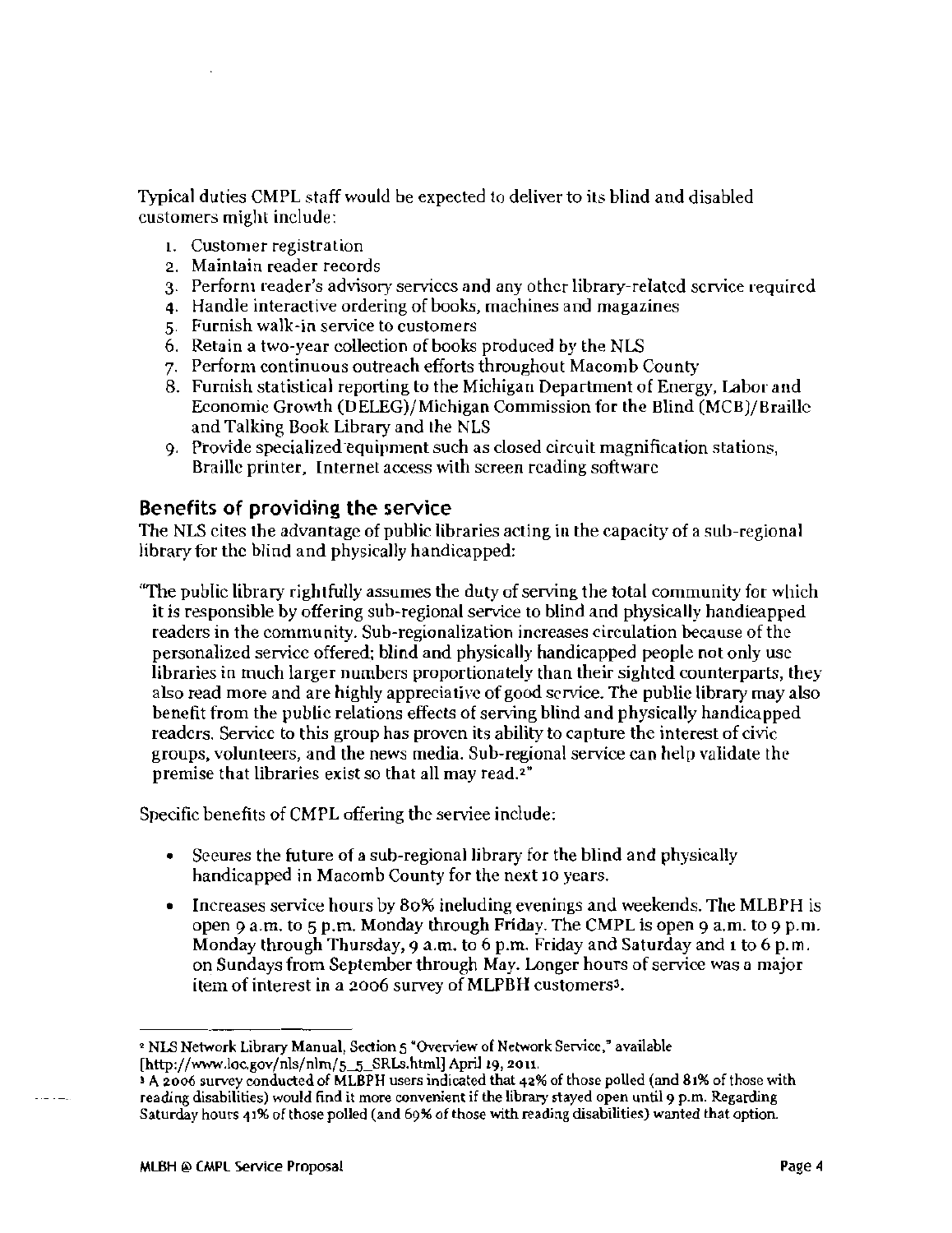- Raises public awareness in general of the service by leveraging CMPL's strong marketing capabilities and close partnerships \..rith the other public libraries in Macomb County through the Suburban Library Cooperative.
- • Demonstrates CMPL's commitment to offering full and equal access to library resources for every member of the community through actions and not just words.
- Offers a modern, fnlly ADA-compliant facility with convenient customer drop-off at the front door.
- Offers convenient, one-stop "shopping" for families living in SLC member communities who have a member with a disability.
- • Increases the awareness of and skill level in serving customers with disabilities across the entire CMPL staff.
- Allows current customers of the library to continue to be served by CMPL should they ever find a need for MLBPH services due to a disability caused by injury or disease.
- Would be a minimal change in driving distance  $(3 \text{ miles})$  for those who visit the MLBPH in person.
- Covers some of CMPL's managerial and administrative overhead costs especially during a financially difficult time.

### Challenges and proposed solutions to providing the service

#### *CHALLENGE: SPACE*

A large percentage of MLBPH's customer base never steps foot in the library4 and rriuch of its 1,800 square feet of space is optimized for storage. The current lihrary holds about 18,000 items mostly on 90" compact shelving. Ranges of 21' double sided shelves on tracks are moved by lever to provide access to materials. While access to browse the stacks is required by law, it is not well suited to being freely open to the public. Books are shelved in accession number order.

Space is required to handle the large volume of transactions by mail for delivery and return of materials.

Space is required to provide special equipment such as the adaptive Internet station, closed circuit television and the Braille printer.

*RECOMMENDED SOLUTIONS:* The Library Store, the adjacent workroom and part of the basement should be repurposed for this service. Free standing shelving wonld be added to the store space to house the digital talking books. The large work table which functions as the"*Access* Center" near the large print collection could be relocated to the store and would hold all equipment including a closed circuit 1V, the Internet station with JAWS, and the Braille printer. The

÷,

<sup>1</sup> Only 18% of the ClJstomers reported visiting the MLBPH over the past year. *MLBPH Survey o/Patrons,*  summer 2006.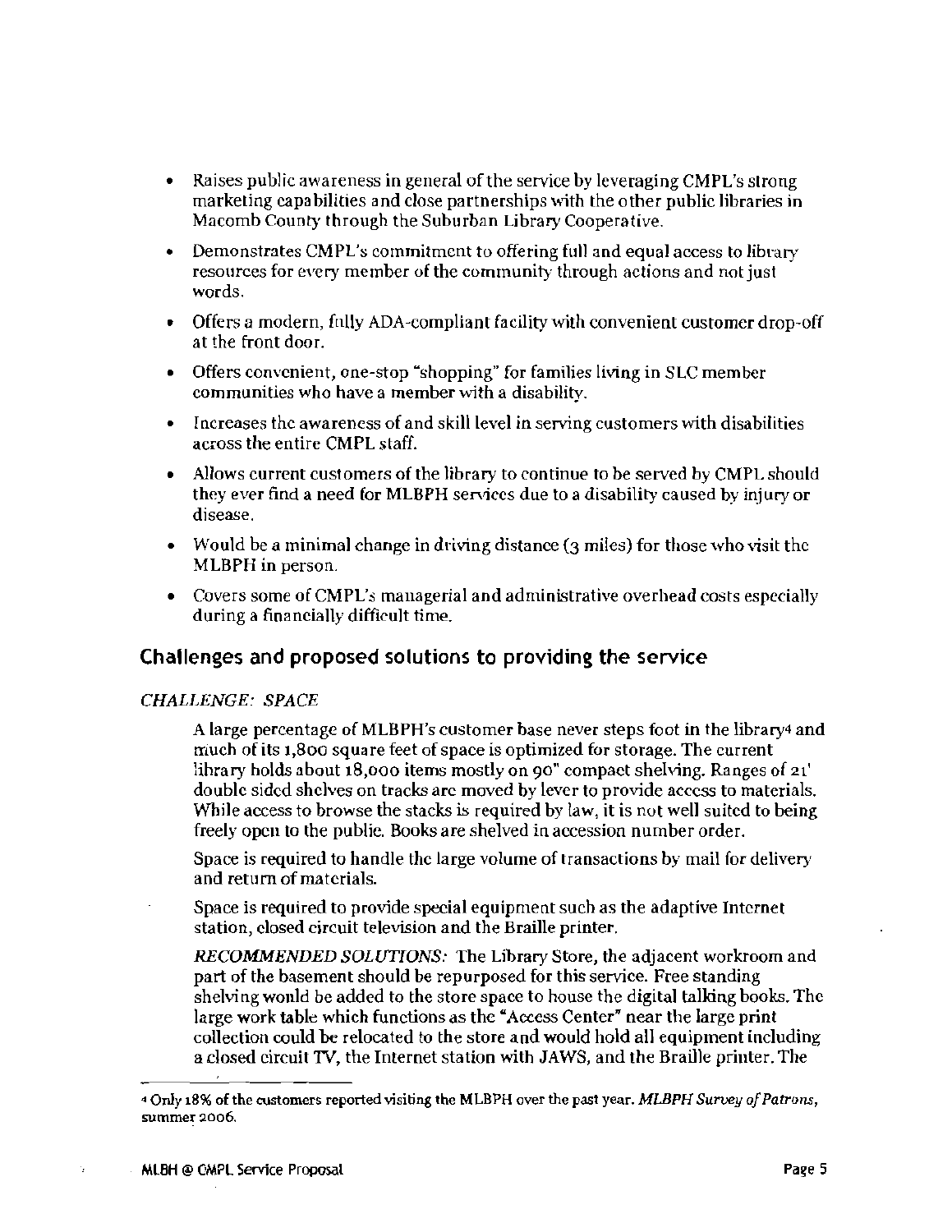space would be available all hours that the library is open. If staff or volunteers arc in the workroom then the space could be kept unlocked. If the room is unattended then it would be madc available upon requcst. A telephone should be added near the equipment so that a customer could casily call the Popular Materials Reference Desk if assistance is required. Power assist should be added to thc room's entrance door for customer convenience. Consideration should be given to naming thc space as the Margaret J. Lamont Room in recognizing her as the founding director of the MLBPH.

The workroom could be configured for processing the incoming and outgoing matcrials by mail as well as the item withdrawal area. Workstations from the current MLBPH could be relocated to the space.

The compact storage unit from thc MLBPH could be relocated to onc of the larger rooms in the basement for storage for books on cassette. It would need to be available to thc public upon request.

From initial discussions with the library's space planning consultant it does not appear that all of the existing MLBPH shelving will fit into CMPL's available space. Some weeding of the lesser used parts of the current collection will be required. By law CMPL would be minimally required to rctain about 5,000 items in the collection, but our estimated total capacity will be for about 15,000 items. Unavailable titles would be available to customers via interlibrary loan. Given that the more recent matcrials tend to circulate most it is fully anticipated that a high level of scrvice can provided even though fewer titles would be immediately available.

Thc large print collection will be merged with CMPL's existing collection. Since additional space will be available in that part of the library, it is recommended that three rows of additional 66" shelving be purchased for that area at a cost of \$14,405. Since this will be part of CMPL's general collections the cost for the shelving should be paid for by CMPL.

#### *CHALLENGE: TRAINING*

The challenges of integrating the services of a library that has operational requirements completely separate from CMPL cannot bc underestimated. CMPL has always prided itself on high quality, customer-ccntrir service and must providc the same to MLBPH customers.

*RECOMMENDED SOLUTIONS:* Ubrarians, circulation staff and volunteers must be fully trained, not only in the software and processes, but in working with customers with a wide variety of disabilities. Such training will be included in the first-year proposed expense schedule. AADL has generously offered to share the training materials used for its staff. CMPL will also provide in-service training to all ofits staff members. Given the fact that the Consortium of User Libraries (CUL), the automation system used by the MLPBH will be ported to a web-based interface over the summer it is preferable that CMPL not take on the service before the migration is complete.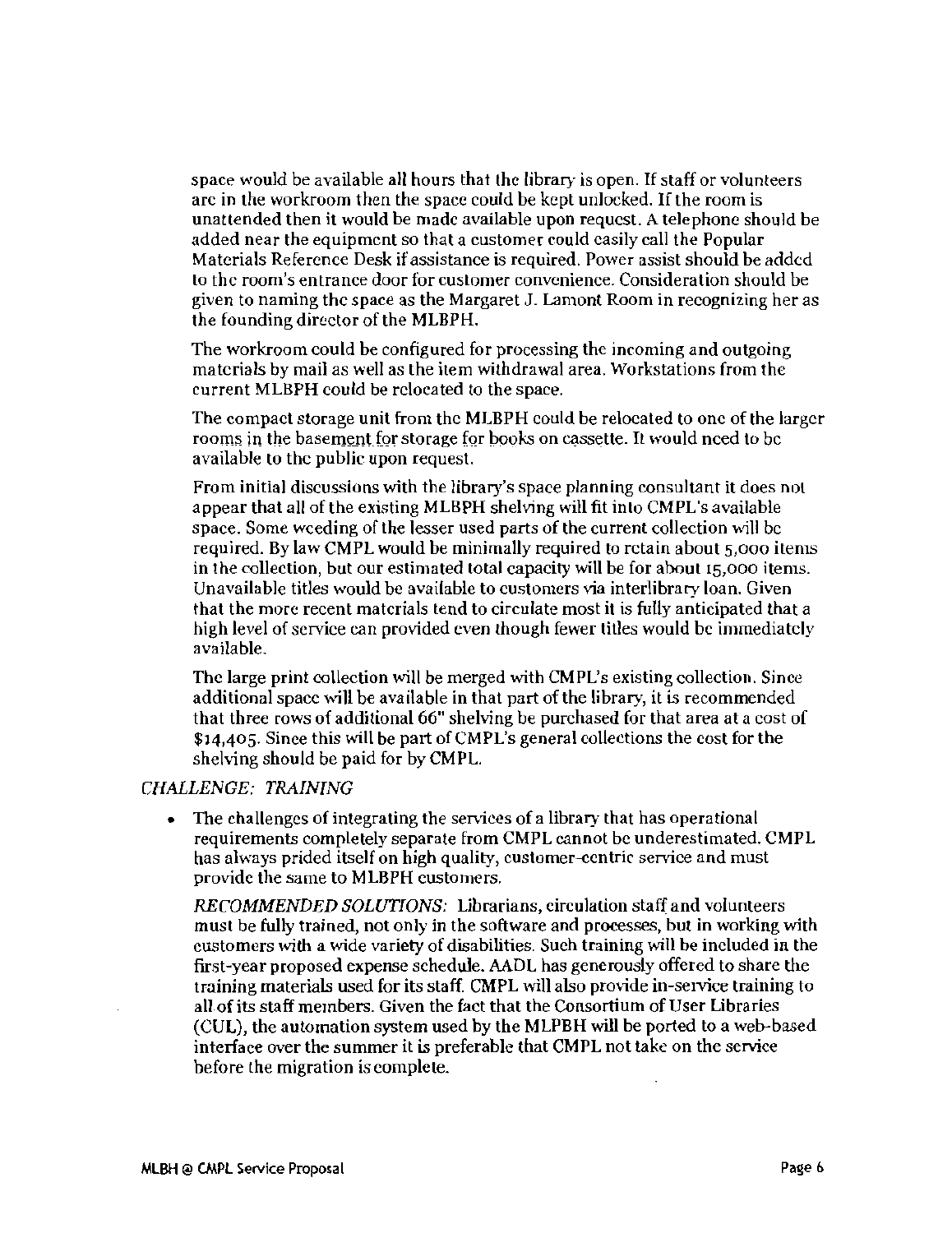As with any other library service ongoing awareness of trends and participation in the related professional associations is critical. A designated staff member would be expected to attend the biannual National Conference of Librarians Serving Blind and Physically Handicapped Indhiduals and become a member of the Association of Specialized and Cooperative Library Agencies (ASCLA).

#### CHALLENGE: HUMAN RESOURCES

Additional staffing resources will be required to deliver these services, especially since thcy not lend themselves well to self-service efficiencies used in other arcas of the library.

*RECOMMENDED SOLUTIONS:* Since CMPL wishes to incorporate this as a districtwide service rather than a "library within a library," the time studies from AADL will serve as a guide to anticipate costs. CMPL will need to add thc following staffto anchor the service-with the realization that overhead costs for administration and managers must be taken into account as well:

- A new 30-hour per week outreach librarian will be added to the Popular Materials Department. This person will report to the department head and will be responsible for collection development, monitoring trends in the field, service promotion, building partnerships with related area agencies, and train staff and volunteers on how to properly serve the blind and physically handicapped. A workstation is available in the Popular Materials workroom and this person will also be expected to work on the Popular Materials Reference Desk.
- A new 10-hour per week assistive technology trainer. This person will provide one-on-one training for customers who wish to use the adaptive equipment as well as computer classes. Other duties may include coordinating machine repair and replacement.
- A new 20-hour per week library assistant will process shipments and deliveries of materials via U.S. mail as well as assist with the excess and redistribution program (XESS). This person will be responsible for contacting customers for all circulation-related matters.
- All current Popular Materials librarians will be trained so that they can assist with answering questions about the service, sign customers up for new accounts, check out items for walk-in customers and offer basic assistance with the assistive technology.
- The Hcad of Popular Materials will oversee the service, collect statistics and interface with other management staff to ensure quality, consistent delivery to the public. She will manage the staff responsible for the service.
- The library's administrative team will complete all federal and state reports, provide financial information for the annual audit, and handle all publicity and press inquiries.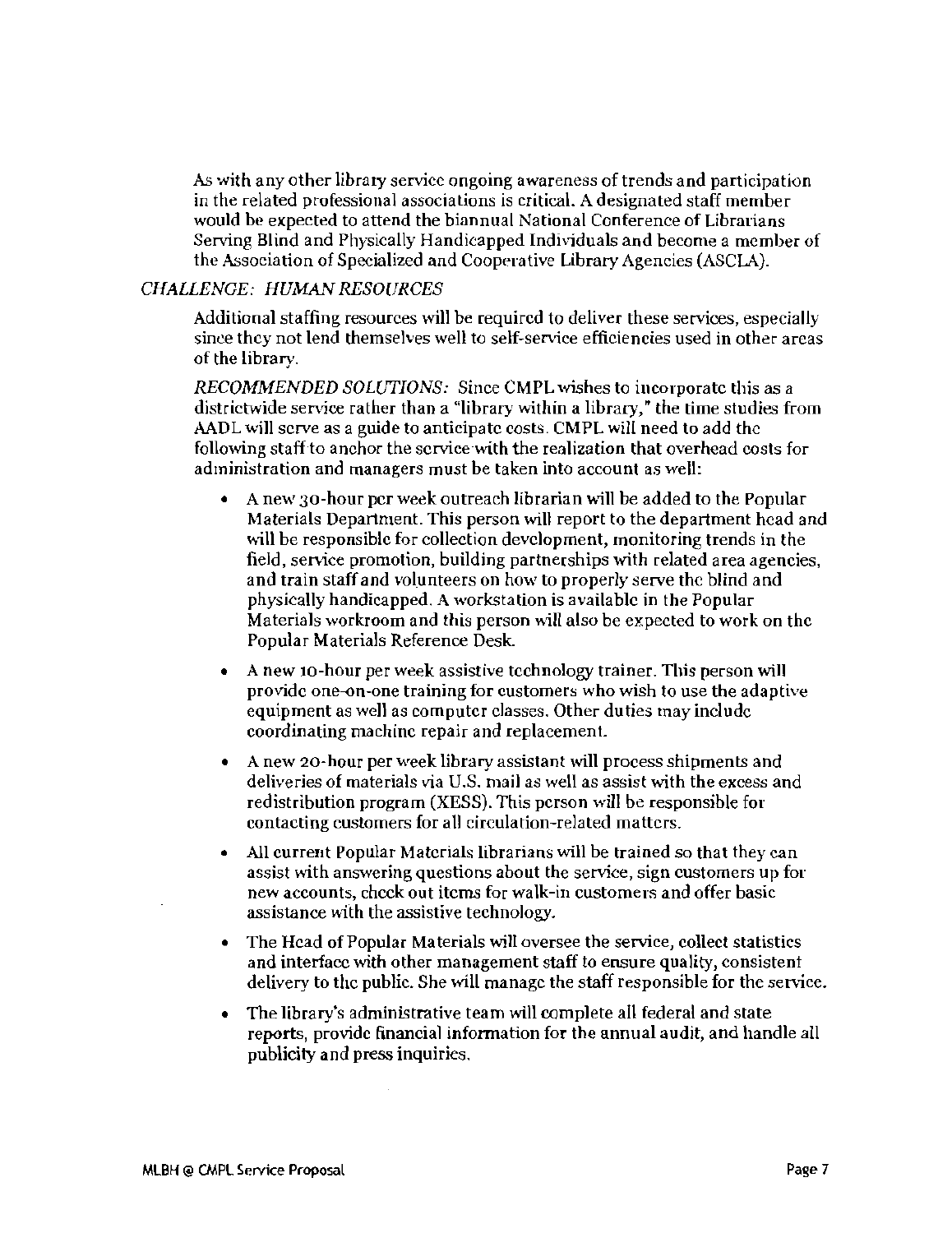Volunteers will rewind talking book cassettes, shelve materials and contact customers via phone for ongoing satisfaction feedback as permitted by law.

#### *CHALLENGE: FUNlJING*

CMPL is funded by the taxpayers of Clinton Township and Macomb Township and currently does not receive any funding from Macomb County. The library receives over 90% of its revenues from local property taxes, which continue to decline at significant rates. CMPL's Board has indicated that aside from providing space for this service that it must be expense neutral, including the costs to relocate and startup the service at CMPL.

*RECOMMENDED SOLUTIONS:* CMPL will estimate the cost to provide the service based on time studies provided by AADL. AADL acquired the Washtcnaw Library for the Blind and Physically Disabled in 2009 and will be the model used to integrate the service into CM PL's operations. Quotes from Library Design Associates and a moving company have been obtained to account for the costs of moving and reconfiguring shelving and materials.

#### *CHALLENGE: CHANGE MANGEMENT*

Current customers of thc MLBPH may find the transitiou of dealing with three long-time county employees to the new voices and faces of CMPL staff difficult.

*RECOMMENDED SOLUTIONS:* Proactive communication mth MLBPH's current customers is critical before, during and after the transition. Ali customers should be contacted once the transition plan has been approved to minimize any interruption to the delivery and receipt of materials. Following the transition, customers should be contacted on an ongoing basis to monitor the quality of service delivery, understand changing user needs and to address any eoncerus.

The public needs to understand that CMPL was approached by Macomb County to provide the service and that this is a mutually beneficial plan. CMPL cannot transition the current employees into its operations as county employees or on a full-time basis. Ideally the current MLBPH staff will work with the CMPL staff to provide an amicable, orderly transition that keeps the needs of its customers a top priority. Current MLBPH staff would be welcome to apply for jobs at CMPL as they become available.

**In** a 2006 survey the vast majority of MLBPH users indicated no need to update the library's name. AADL provides a very practical model to follow regarding the name to respect the role of both libraries which would result in using "Macomb Library for the Blind and Physically Handicapped  $@$  CMPL" as the marketing name.

#### *CHALLENGE: CHANGING TRENDS IN SERVICE DELWERY*

A *studyentitledAlternatiuesfor Future Operations* prepared by the NlS in January 2011 raises several important points for consideration.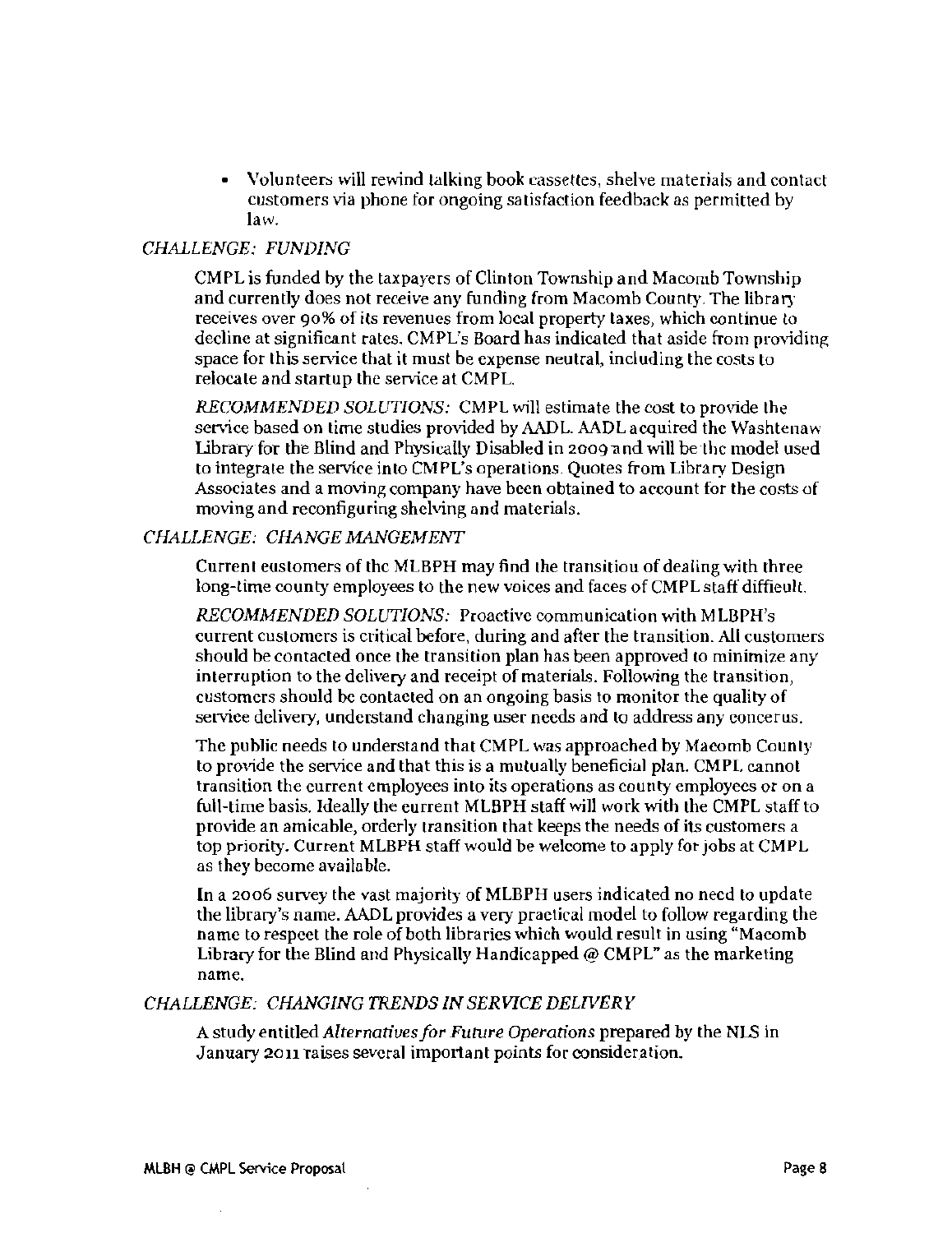- Technology offers significant opportunities to deliver services more reliably and with greater efficiency bnt also creates barriers for many blind and physically handicapped users.
	- $\circ$  Talking books on recorded cassette are rapidly being replaced by digital talking books. In fact, the Wolfner Library for the Blind and Physically Handicapped, which serves the state of Missouri, reports that 80% of its talking book circulation is digital even though only  $4\%$  (11,726) of its 252,389 items are in that format. On the other hand, magazines are still mostly available in cassette form.
	- $\circ$  The ideal delivery mechanism has been identified as the ability to directly download a book or magazine onto the user's preferred playback device. The Braille and Audio Reading Download (BARD) service currently offers 20,000 titles for download by end users and will likely become the preferred delivery method in the next 5 to 10 years.
	- $\circ$  It is estimated that only 42% of users with disabilities have access to broadband.
	- $\circ$  Visually impaired users have additional obstacles to nsing the Internet. There is an additional software application, such as the screen reader program JAWS, to learn and master, and then many websites arc not ADA-compliant making them impossible or extremely difficult to read.
	- $\circ$  There have been calls from the library community that talking books be ported to standard playback technology such as smart phones and tablets rather than proprietary playback devices.
- While extensive data is gathered regarding the reading preferences of users as a key eomponent to service, and the MLBPH did a survey in 2006, an updated survey to understand users' preferenees and needs in serviee delivery and training should be conducted.
- Although merging the library for the blind and physically handicapped with the public library was successful in Washtenaw County, the report raises concerns about "mainstreaming."
	- $\circ$  Most public librarians have not been trained in serving the needs of blind and physically handicapped users.
	- $\circ$  Sinee the majority of users do not eome to the library there is risk that they ean easily be forgotten.
	- $\circ$  It is often assumed that materials available in the public library can easily be used by blind and physically handicapped users. A simple example of where this is not the case is with DVDs. A blind person cannot rely solely on the audio component to understand the context, action and dialogue. Described DVDs provide additional audio description to indicate what is occurring onsereen and in many ways can be as useful as closed caption is to nsers with hearing impairments.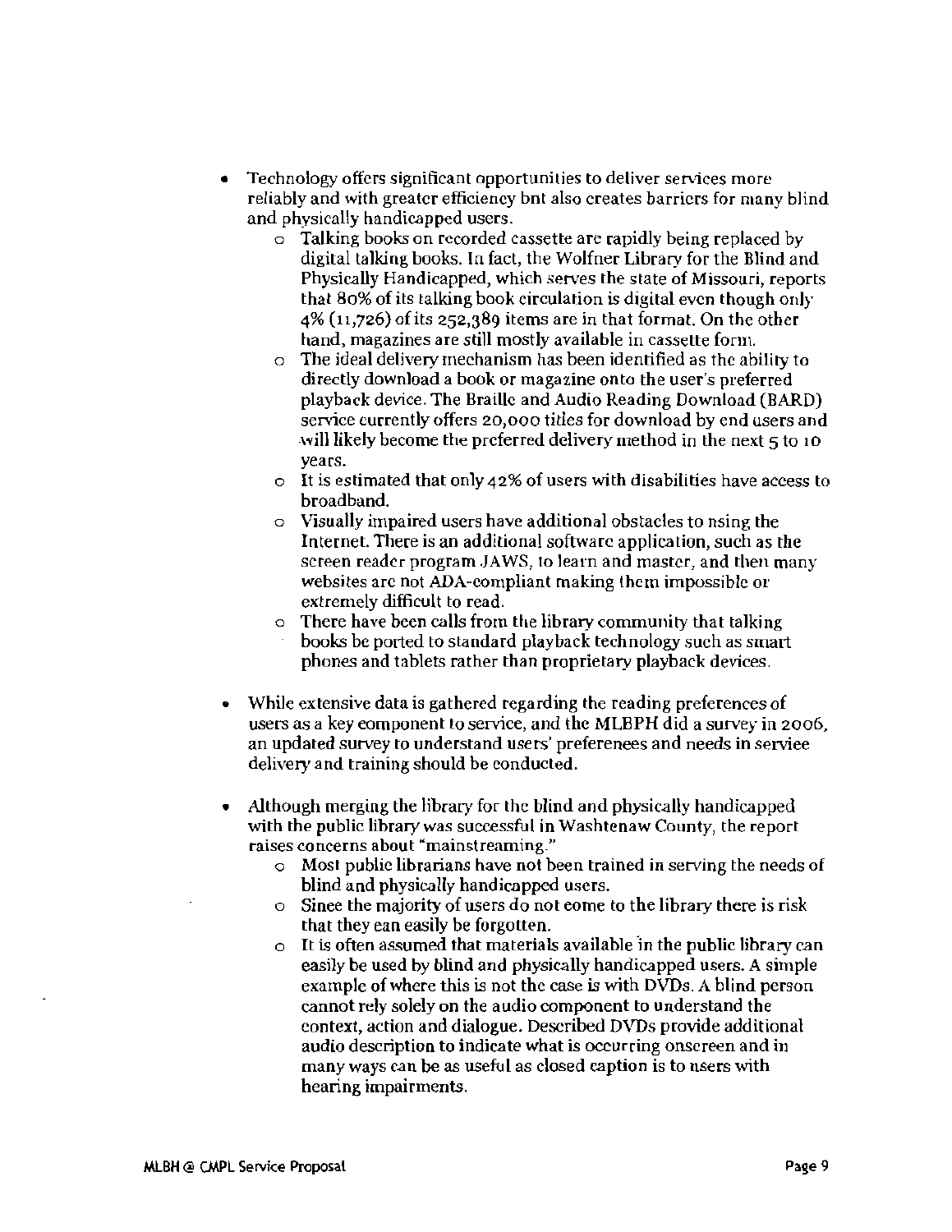*RECOMMENDED SOLUTIONS:* Although it may be tempting to significantly purge much of the eollcction before incorporating it into CMPL, it may be *best* to transfer all of the collection to start. An updated survey of users should be conducted to understand their needs and preferences and how we can best work with them to adapt to the digital future. Increased marketing efforts should be made across the county, in partnership with the other public libraries, the Macomb Intermediate School District, agencies that deal with patients with disabilities and service clubs such as the Lions. At that point services and collections should be closely reviewed for future development. It is clear that it will take at least a decade for the major transitions to occur in this service and any contract with thc county should be 10 years in duration. That said, a clear vision and plan for thc future beyond that time should he developed.

#### Recommended contract provisions

- CMPL shall assume the role of host library which is currently held by the Suburban Library Cooperative.
- CMPL shall fulfill the NLS requirements of a sub-regional library but shall have full discretion over how the funds provided by Macomb County arc appropriated to meet those requirements.
- The contract will be 10 years in duration.
- The library will submit a copy of the annual state aid report to the county.
- • All non-federal assets should become property of CMPL which shall have the authority to dispose of such assets at its discretion.
- CMPL should be held harmless for any federal property not turned over during the transition.
- The contract should cover all moving costs to relocate the service.
- The contract should cover the costs for three new, free-standing shelving units in the Library Store space similar in quality to the other furnishings in the Main Library.
- The contract should cover all initial training and startup costs.
- There should be no stipulation that CMPL be obligated to hire the existing MLBPH staff although such staff would be given full consideration for any new positions.
- Any MLBPH fund balance, endowments or grants shall be transferred to CMPL.
- Macomb County should provide links on its website and referral from as many points as feasible.
- MLBPH state aid shall be transferred to CMPL.
- Should state aid fall below \$40,000 in any given year Macomb County will make up the difference in the form of an additional contraet payment.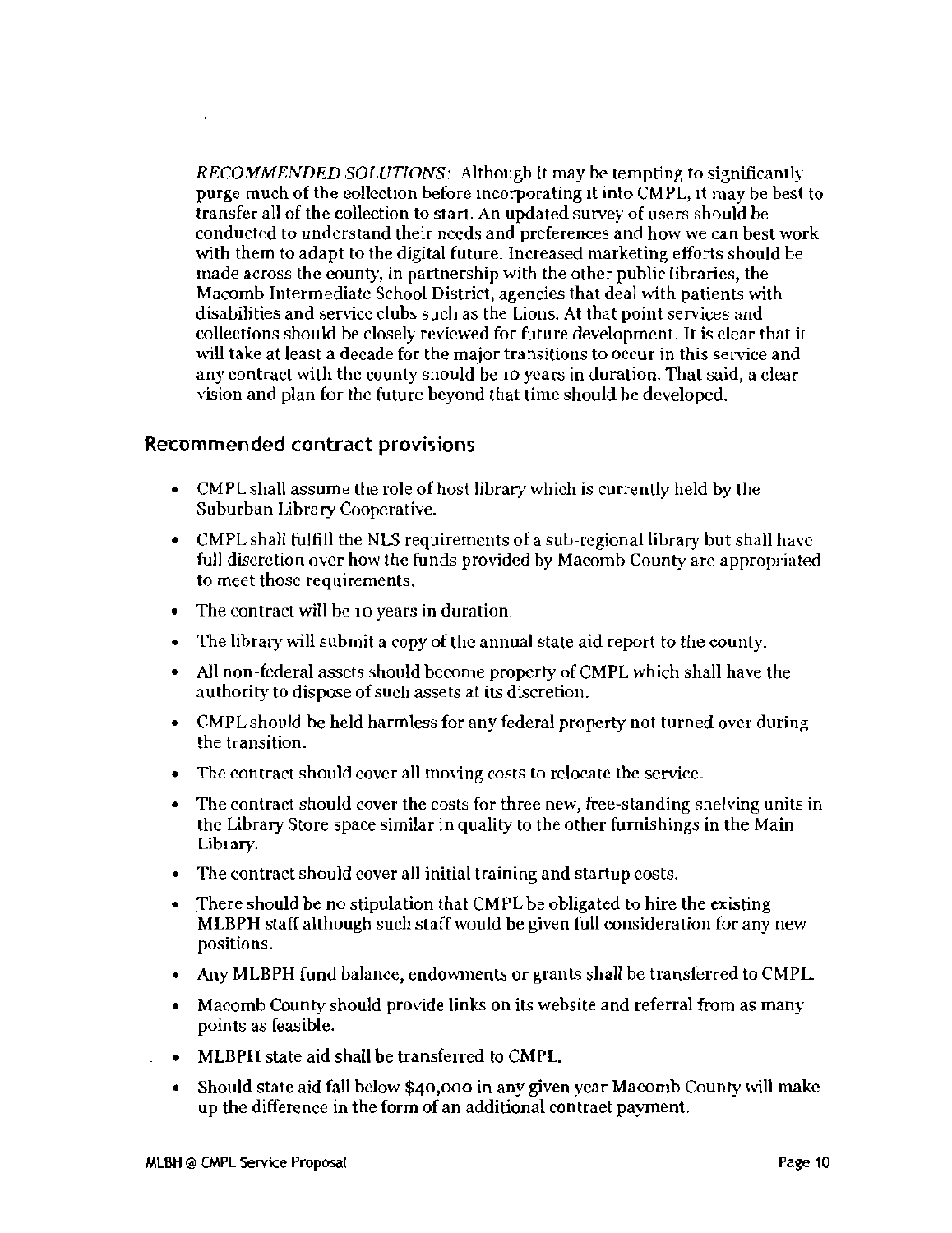• Macomb County will contract with CMPL according to the following annual payment schedule:

| Year | Amount    |
|------|-----------|
| 1    | \$95,000  |
| 2    | \$97,850  |
| 3    | \$100,786 |
| 4    | \$103,809 |
| 5    | \$106,923 |
| 6    | \$110,131 |
| 7    | \$113,435 |
| 8    | \$116,838 |
| 9    | \$120,343 |
| 10   | \$123,953 |

• Macomb County will reimburse CMPL for the one-time startup costs related to offering the service totaling \$89,170.

### Proposed Time Line

Macomb County has indicated a desire to transfer the service during the summer of 2011. Below is a proposed time line:

- May  $18$ , 2011 CMPL Board reviews proposal for Macomb County
- Review and approval by Macomb County
- • Immediately following approval:
	- • A requcst for approval of the transition plan shall be submitted to the Michigan Commission for the Blind.
	- Current MLBPH customers notified of change and service continuity plan during the transition.
	- • Free standing shelving ordered for Lihrary Store space.
	- Replacement for fax service offered via Library Store determined.
	- New outreach librarian position posted.
	- • Power assist for Library Store door ordered.
	- • Signage for room ordered.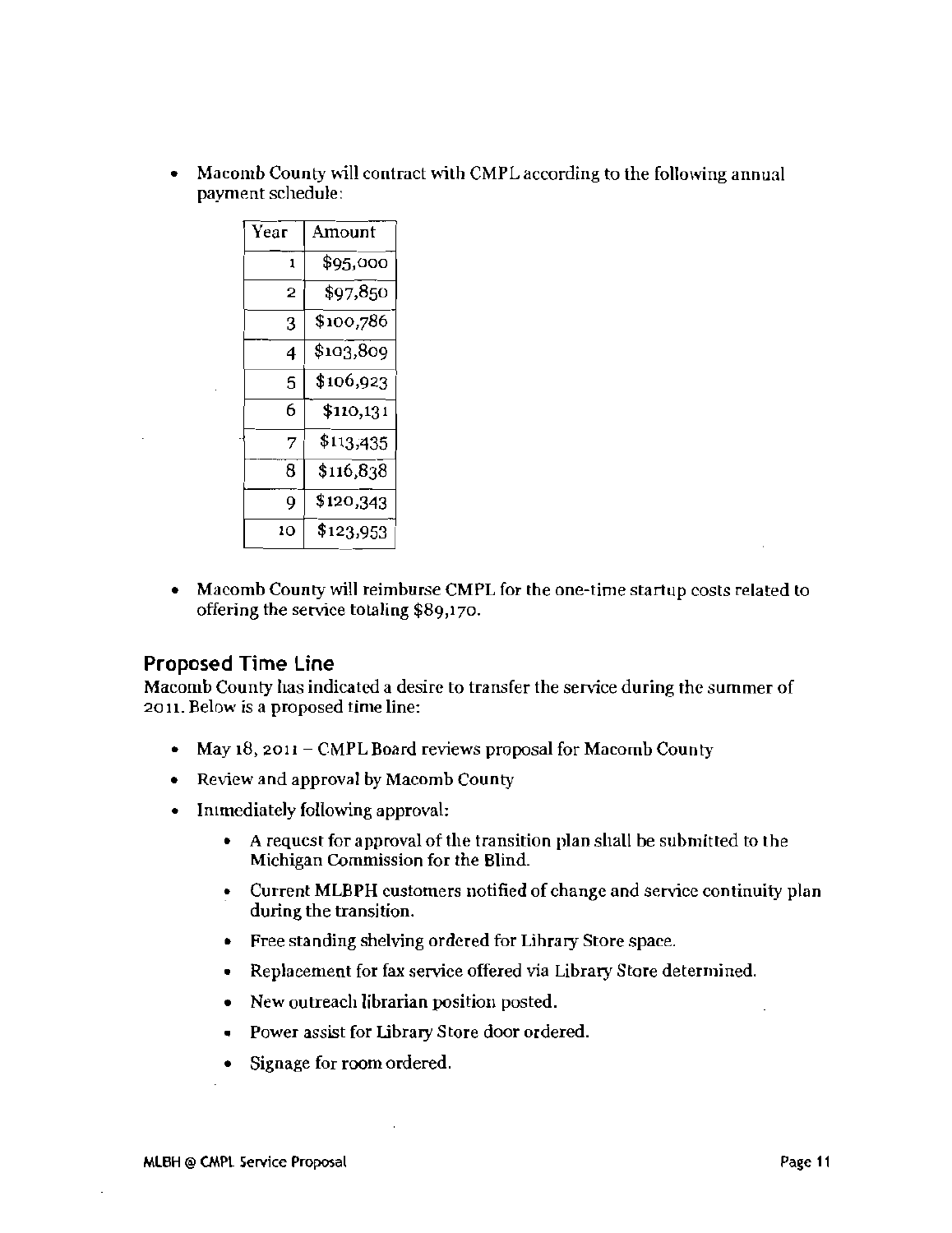- Month following approval:
	- Library Store inventory liquidated.
	- .. Power assist mechanism installed on Library Store door.
	- • Mailing bags, account applications and promotional materials developed and ordered.
	- New outreach librarian hired.
- • Two months following approval:
	- • Library Store closed.
	- Workroom area cleaned out.
	- Assistive equipment table relocated to Library Store space.
	- MLBPH closed, service provided by Braille and Talking Book Library.
- • Three months following approval:
	- New shelving installed in Library Store area.
	- Shelving, furniture and collections moved from MLBPH to CMPL.
	- Staff training.
- • Four months following approval:
	- .• Soft launch of service at CMPL.
	- Official dedication.

Respectfully submitted,

Larry P. Neal, Library Director May 18, 2011

Revised: May 19, 2011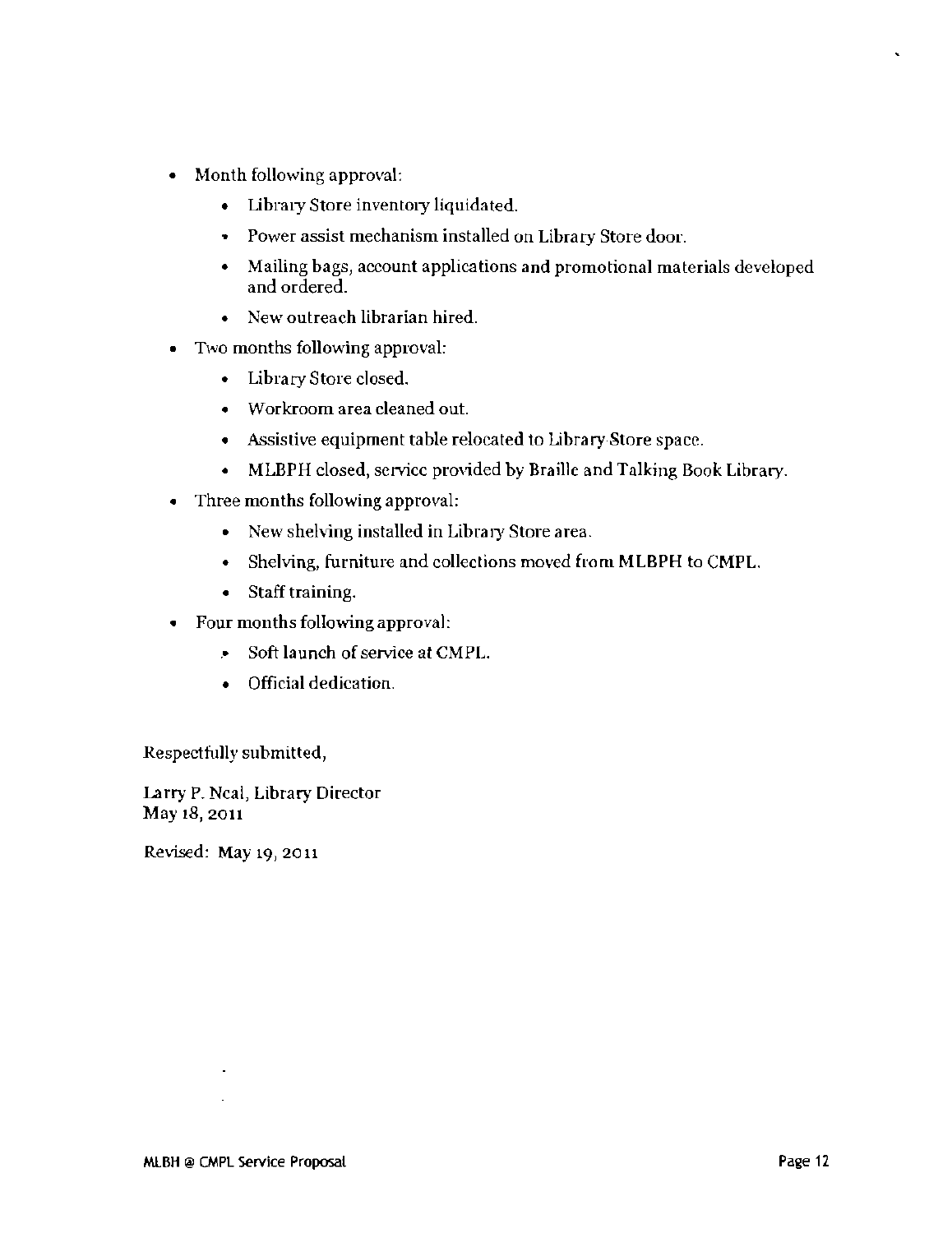See Kerised Contrac

• t

DRAFT - July 12, 2011 DRAFT -July 12, 2011 ORAFT -July 12, 2011

#### AGREEMENT BETWEEN MACOMB COUNTY AND THE CLINTON-MACOMB PUBLIC LIBRARY REGARDING THE MACOMB LIBRARY FOR THE BLIND AND PHYSICALLY HANDICAPPED@ CMPL

/ / This Agreement is entered into on  $\frac{1}{2}$  ,  $\frac{1}{2}$  ,  $\frac{1}{2}$  ,  $\frac{2011}{2}$ / between Macomb County (County), whose address is One S. Main Street, 8<sup>th</sup> Floor, Mount-Clemens, MI 48043 and the Clinton-Macomb Public Library (CMPL) 40900 Romeo Plank, Clinton Township, MI between Macomb County (County), whose address is One S. M.<br>Clemens, MI 48043 and the Clinton-Macomb Public Library (CM<br>Township, MI 48038.

 $A.$  Macomb County (County) provides library services for the blind and physically / handicapped residents through the Macomb Library for the Blind and Physically Handicapped (MLBPH).

 $B<sub>z</sub>$  In order to continue to provide services for the blind and physically handicapped, the County wishes to partner with the Clinton-Macomb Public Library (CMPL) to provide these services as a sub-regional fibrary associated with the National Library Service for the Blind and service for the Blind and  $\sim$ County wishes to partner with the Clinton-Macomb Public Library (CMPL) to provi<br>services as a sub-regional library associated with the National Library Service for the<br>Physically Handicapped (NLS).

 $\epsilon$ . CMPL agrees that such a partnership will benefit county residents and will provide opportunities for library service enhancements by CMPL.

#### Agreement

1. Sub-Regional Library. CMPL shall assume the role of the host library for the Macomb Library for the Blind and Physically-Handicapped (MLBPH) and shall fulfill all NLS requirements of a sub-regional library. The name for the MLBPH will be the Macomb Library for the Blind and Physically Handicapped @ CMPl.

2. Term. The term of this agreement is 10 years, commencing on \_\_\_\_\_\_\_\_\_\_\_\_\_\_\_\_\_ 2011.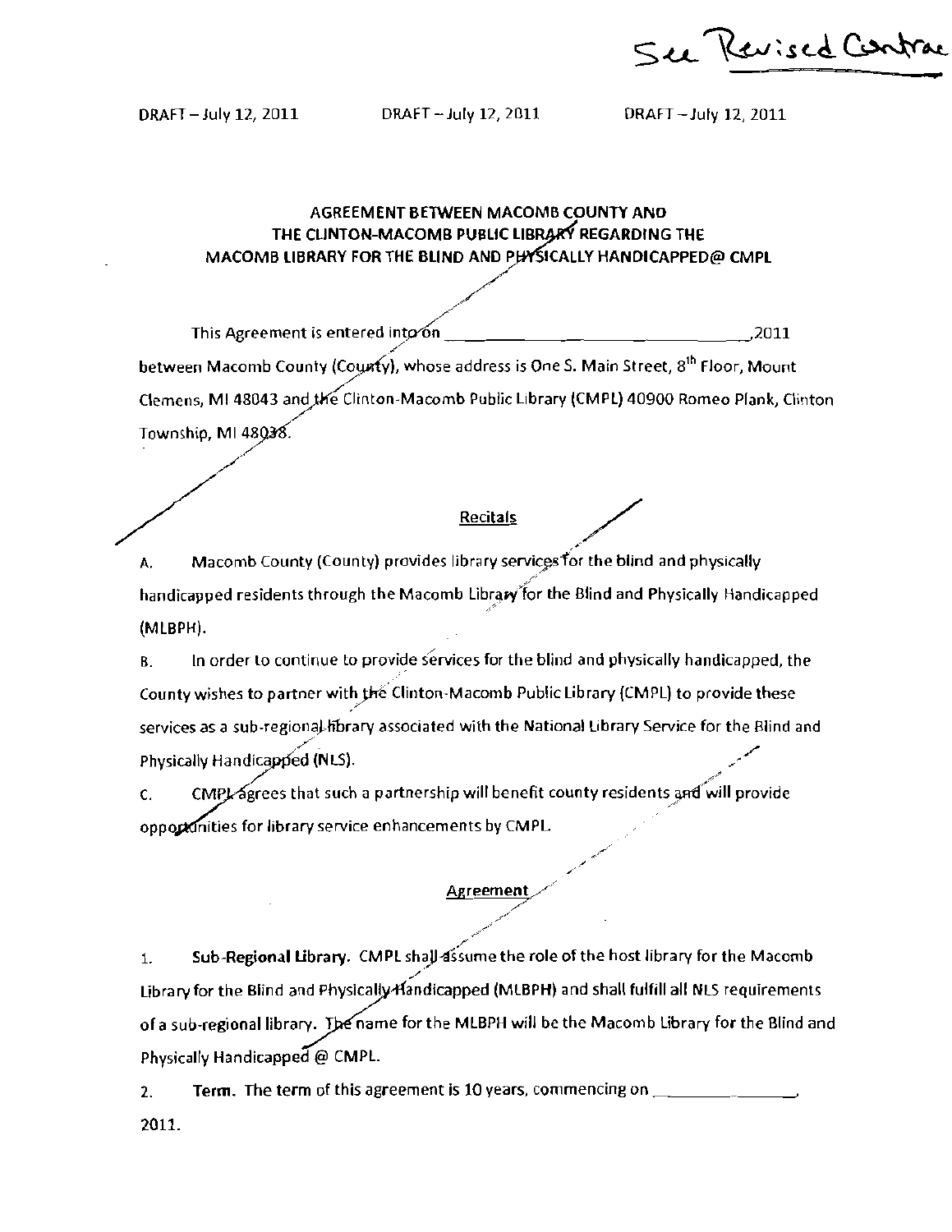See Revised Cuntract

DRAFT - July 12, 2011 DRAFT - July 12,2011 DRAFT July 12, 2011

3. Consideration. The County shall pay to CMPl the following annual amounts:

| Year          | Amount       | Year |              |
|---------------|--------------|------|--------------|
|               | \$95,000.00  | 6    | \$110,131.00 |
| $\mathcal{P}$ | \$97,850.00  |      | \$113,435.00 |
| 3             | \$100,786.00 | 8    | \$116,838.00 |
| 4             | \$103,809.00 | q    | \$120,343.00 |
| 5             | \$106,923.00 | 10   | \$123,953.00 |
|               |              |      |              |

4. Startup Costs. The County shall reimburse CMPL for one-time startup costs totaling \$89,170.00 as outlined in Attachment A.

6. MLBPH State Aid. MLBPH state aid shall be transferred to CMPL. If state aid for MLBPH 5. Funds Any MLBPH fund balance, endowments, or grants, shall be transferred to CMPL. exceeds \$40,000.00 in any given year, the excess shall be deducted from that year's contract amount that is required to be paid by the County to CMPL. If state aid falls below \$40,000.00 in any given year, the shortfall shall be added to that year's contract amount to be paid to CMPL.

7. Appropriation of Funds. CMPL shall have full discretion for the appropriation of funds provided by the County, whether the funds are grants, endowments, state aid or federal aid.

8. Reporting Requirements. CMPL shall be responsible for submitting any reports to funding sources and shall submit a copy of such reports to the County.

9. **Physical Property.** The County shall turn over all of the physical property of the MLBPH to CMPL. All non-federal physical property shall become the property-of CMPL. CMPL shall have the authority to dispose of the property at its discretion. The County will hold CMPL harmless for any federal property not turned over by the County to CMPL.

10. Employees. CMPL is under no obligation to hire any current MLBPH employees. Existing MLBPH staff will be given full constiteration for any new positions created by CMPL as a result of this agreement.

Entire Agreement Mis Agreement and its exhibits contain the entire understanding between the parties, 11.

12. Severability. Each provision of this Agreement must be interpreted in a way that is valid under applicable law. If any provision is held invalid, the rest ofthe Agreement will remain in full effect.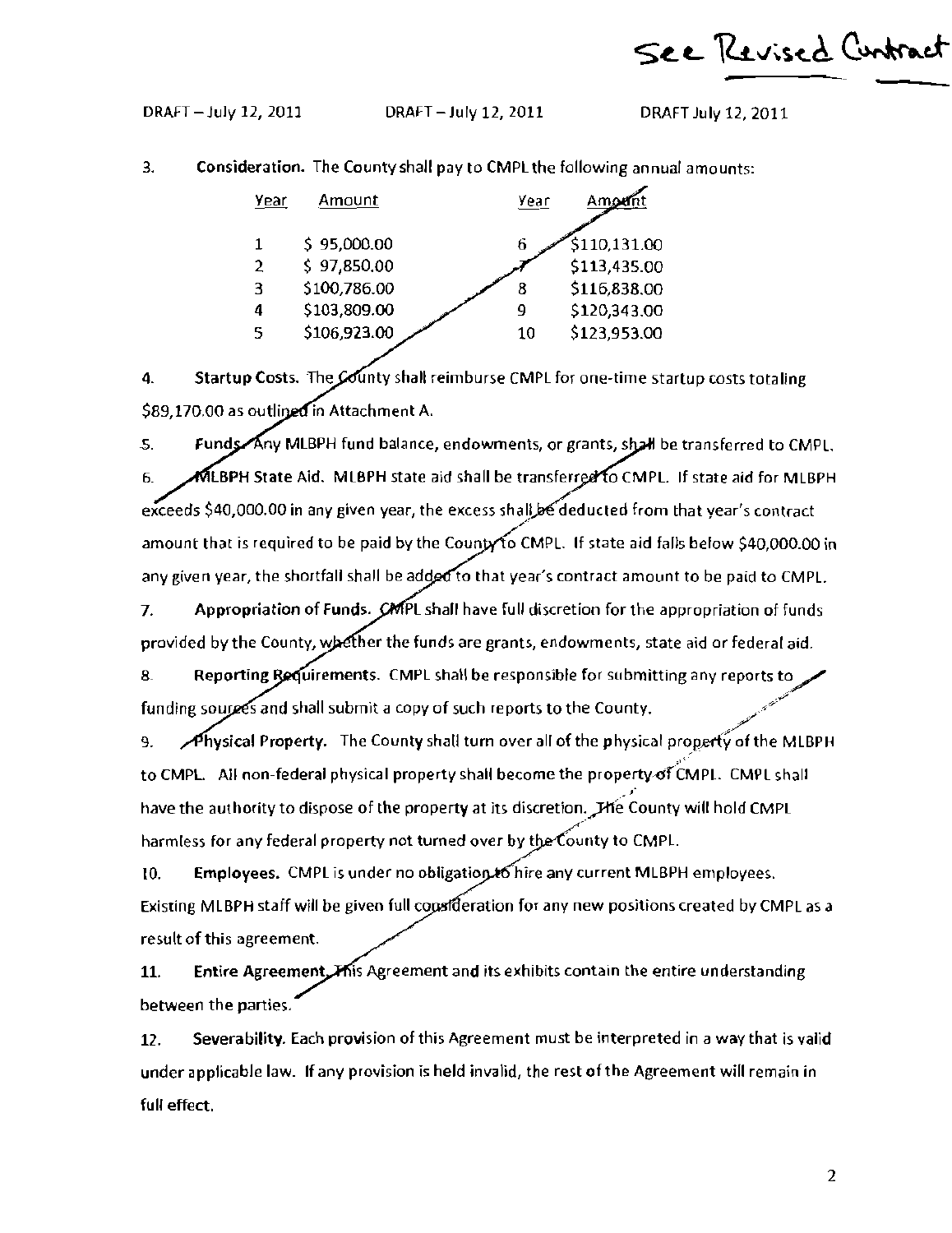See Revised Contrad

DRAFT - July 12, 2011 DRAFT - July 12,  $2011$  DRAFT July 12, 2011

13. Amendments. The parties can amend this Agreement only by a written document signed by both parties.

14. Assignments. A party cannot assign this agreement or any right or obligation under the Agreement without the prior consent of the other party. ľ .<br>.<br>.<br>.<br>.

15. Successors and Assigns. If this Agreement is properly assigned, then it will bind and benefit the successors and assigns of the parties.

16. Third-Party Beneficiaries. This Agreement confers no rights or remedies on any third party, other than the parties to this Agreement and their respective successors and permitted ,<br>assigns assigns. ;'

Macomb County **Macomb Public Library** 

Mark F. Deldin, Deputy County Executive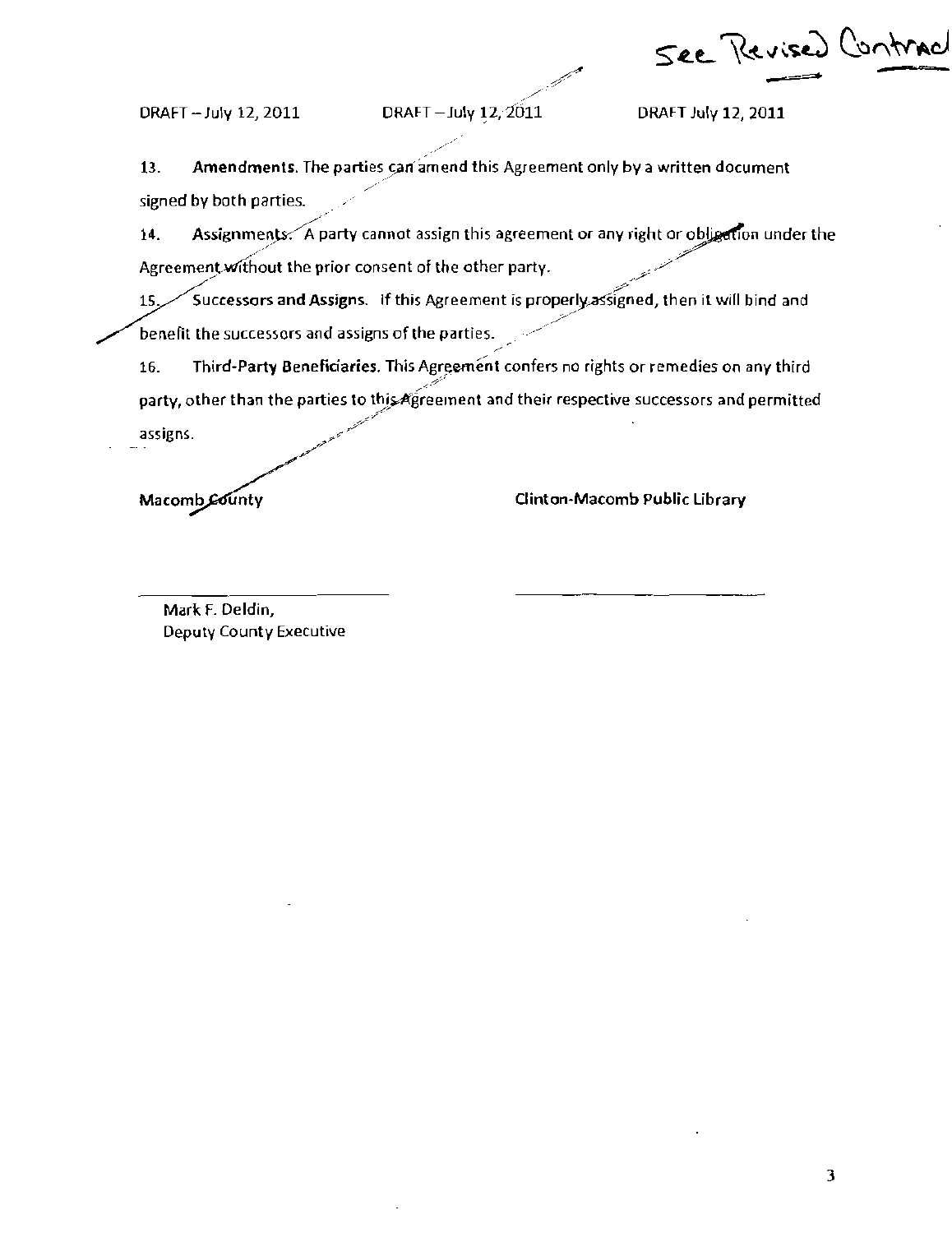# MLBPH @ CMPL One-Time Startup Costs

 $\hat{\mathcal{L}}^{(k)}$ 

 $\Delta \sim 10^4$ 

 $\frac{1}{2}$ 

| ONE-TIME STARTUP COSTS:                                    |          |
|------------------------------------------------------------|----------|
| Staff training                                             | \$5,000  |
| New signage (remove Library Store, repaint, signs)         | 3,000    |
| Three new double face 84" shelving units for Library Store | 16,725   |
| Relocate MLBPH 10 rows of compact shelving and contents    | 29,700   |
| Relocate single face shelving and contents                 | 1,715    |
| Relocate storage room contents and shelving                | 1,800    |
| Relocate Teknion office furniture                          | 1,705    |
| Relocate existing CMPL computer table to Library Store     | 525      |
| Disposal of unwanted assets -                              | 3,000    |
| Power assist opener for Library Store door                 | 2,500    |
| Floor access power/data outlet for Library Store           | 2,000    |
| Blank digital cartridges for duplication                   | 10,000   |
| Duplication project supplies                               | 3,000    |
| 40-cell Braille display                                    | 3,500    |
| Contingency                                                | 5,000    |
| TOTAL:                                                     | \$89,170 |

 $\sim 10^{11}$ 

 $\sim 10^{11}$  km  $^{-1}$ 

 $\sim$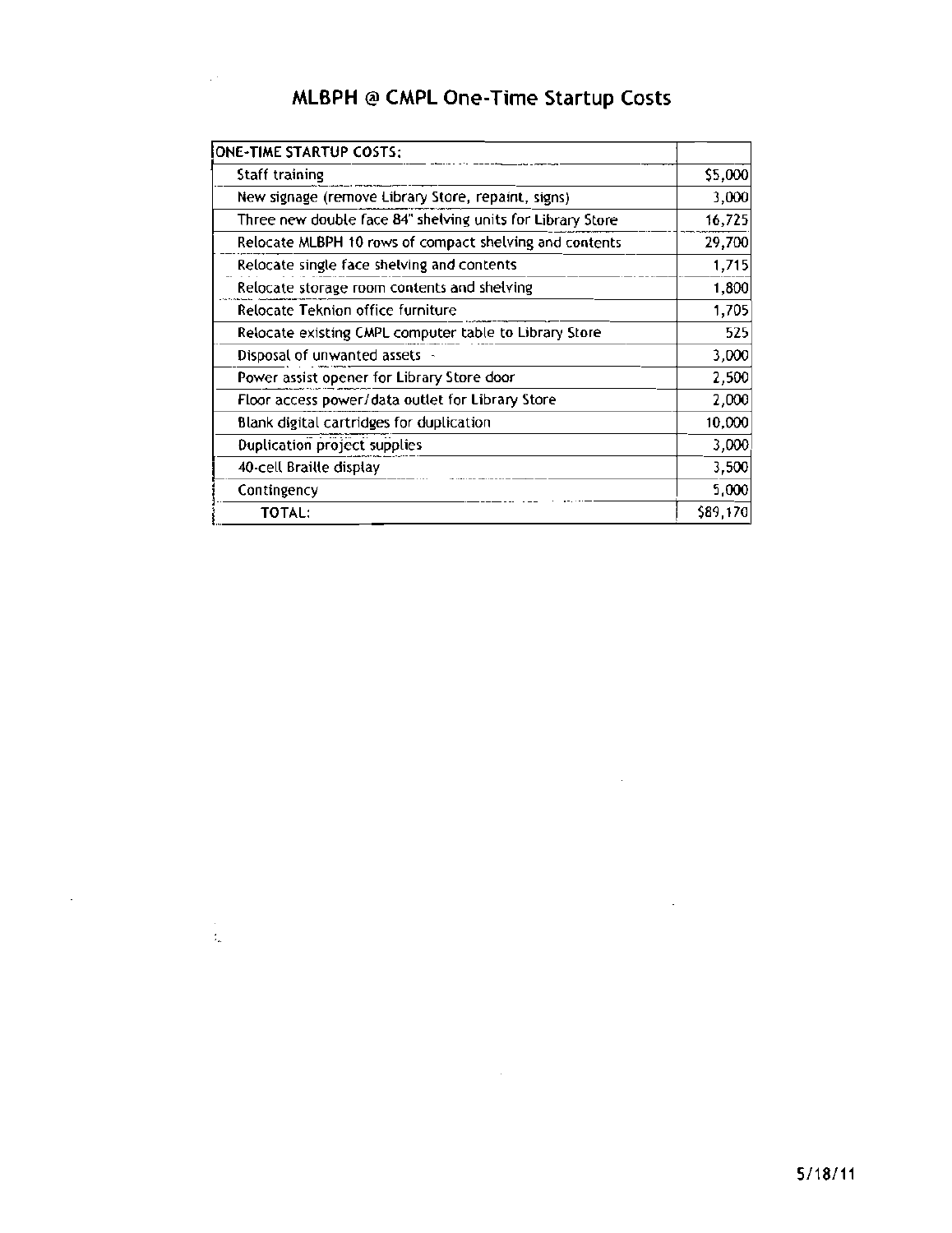#### PROPOSED CHANGES TO COUNTY AGENCIES

Changes to Administrative Units

At this time, ehanges are being proposed to just two administrative Agencies of County government; the Macomb County Library and the Risk Management and Safety unit.

County Library. The County entered inlo a lease agreement with Wayne State University in January of 2009 that effectively closed what was previously known as the Connty Library. What remains in the Macomb County Library Fund are three separate and distinct program areas: The Macomb Literacy Partners (MLP), the Library for the Blind and Physically Handicapped (LBPH), and the Reference and Research Center (RRC). Although the University subsequently converted some 20,000 square feet in the Hall Road building into classroom and instructional space, approximately  $2,800$  square feet was retained by the County to operate an "Electronic Reference and Research Center," 2,400 square feet was allocated to the LBPH, and 1,200 square feeL was provided to the MLP. The County continnes to provide the stafiing for these programs as well as up to \$365,000 each year of the 25 year agreement (\$9,125,000 in total) for the purchase of reference materials. The current annual budget for the "Library Fund" exceeds \$1 million.

In September 2010, the three programs became part of the Department of Planning and Economic Development. Since that time, through continued monitoring and review, it has become increasingly apparent that the closure of the larger County Library has adversely impacted the remaining programs, especially the Reference and Research Center. The RRC is no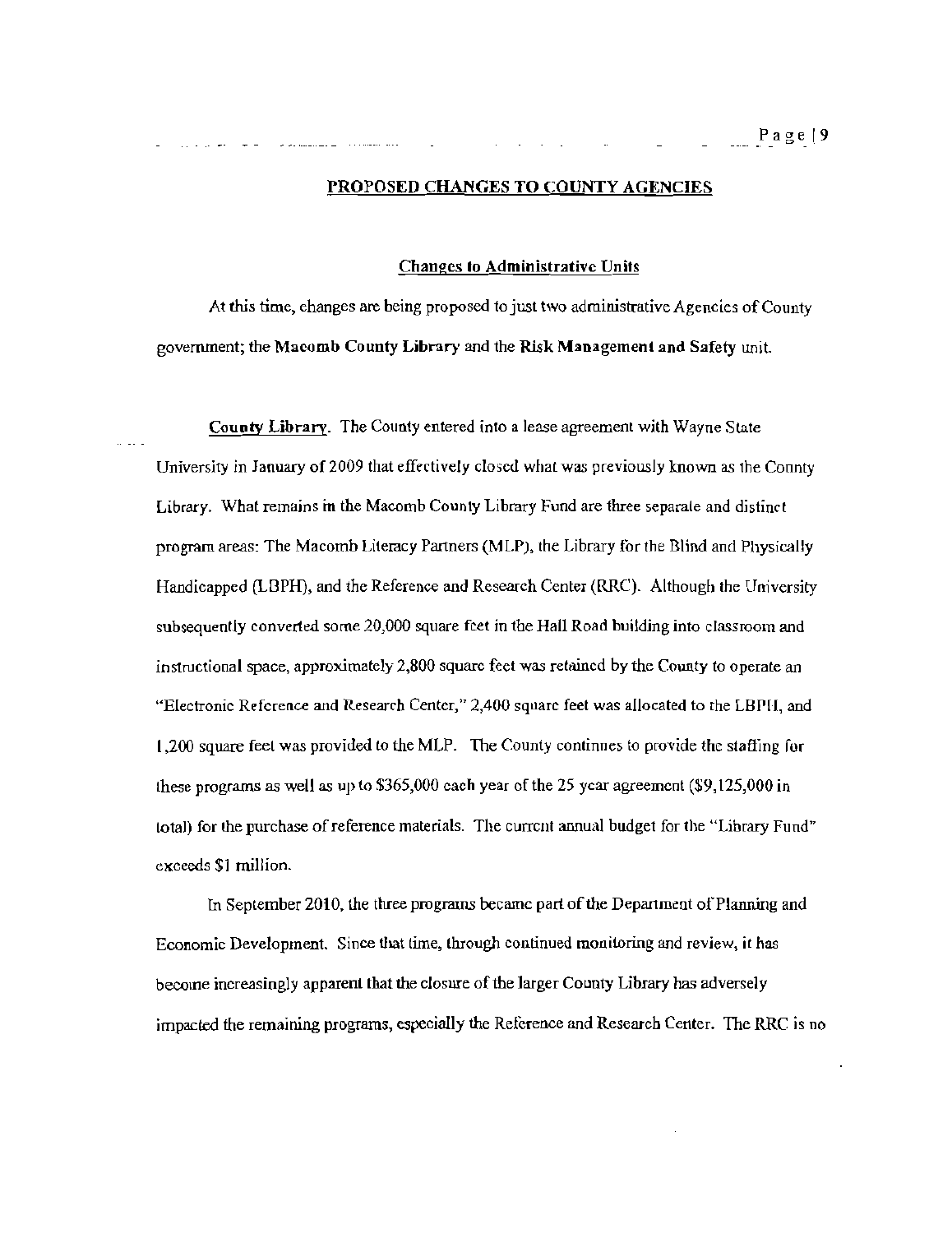longer well utilized or cost effective, and greater efficiencies could be achieved for the other two programs through collaboration with local partners.

The Macomb Literacy Partners is a non-profit organization charged with helping adults who have difficulties reading, writing or speaking English. White most of the funding to support MLP is generated through grants and donations, the county does provide an annual subsidy of \$33,950, which is used to supplement the director's salary. Since the County gives minimal fmancial support to an organizalion that provides such essential literacy services for nearly a thousand residents, it is recommended that funding be continued, although a more suitable (ocation for the program will be explored.

The Library for the Blind and Physically Handicapped serves qualifying County residents by providing books on tape, large print books, equipment that enlarges text, and equipment for printing Braille materials. The county's 2011 budget appropriation for the LBPH, which includes four staff positions, is:

| Salarics and Benefits | \$266,468 |
|-----------------------|-----------|
| <b>Operations</b>     | 22,150    |
| Total                 | \$288,618 |

The LBPH provides an essential service for residents. It was reported that as of January 2011, their toral patron count exceeded 900. Based upon this demand, it is important to continue the services of the LBPH. There is, however, an option that would continue to provide the service, allow for a cost savings to the county, and create grealer efficieneies of scale. The recommendation is to transfer their functions, services, and holdings to the Clinton - Macomb District Library. Preliminary ralks have taken place with the Clinton - Maeomb Library Director, Mr. Larry Neal, and members ofhis Board of Directors. While formal approval has not yet been obtained, it is anticipated that they would agree to a transfer, contingent upon an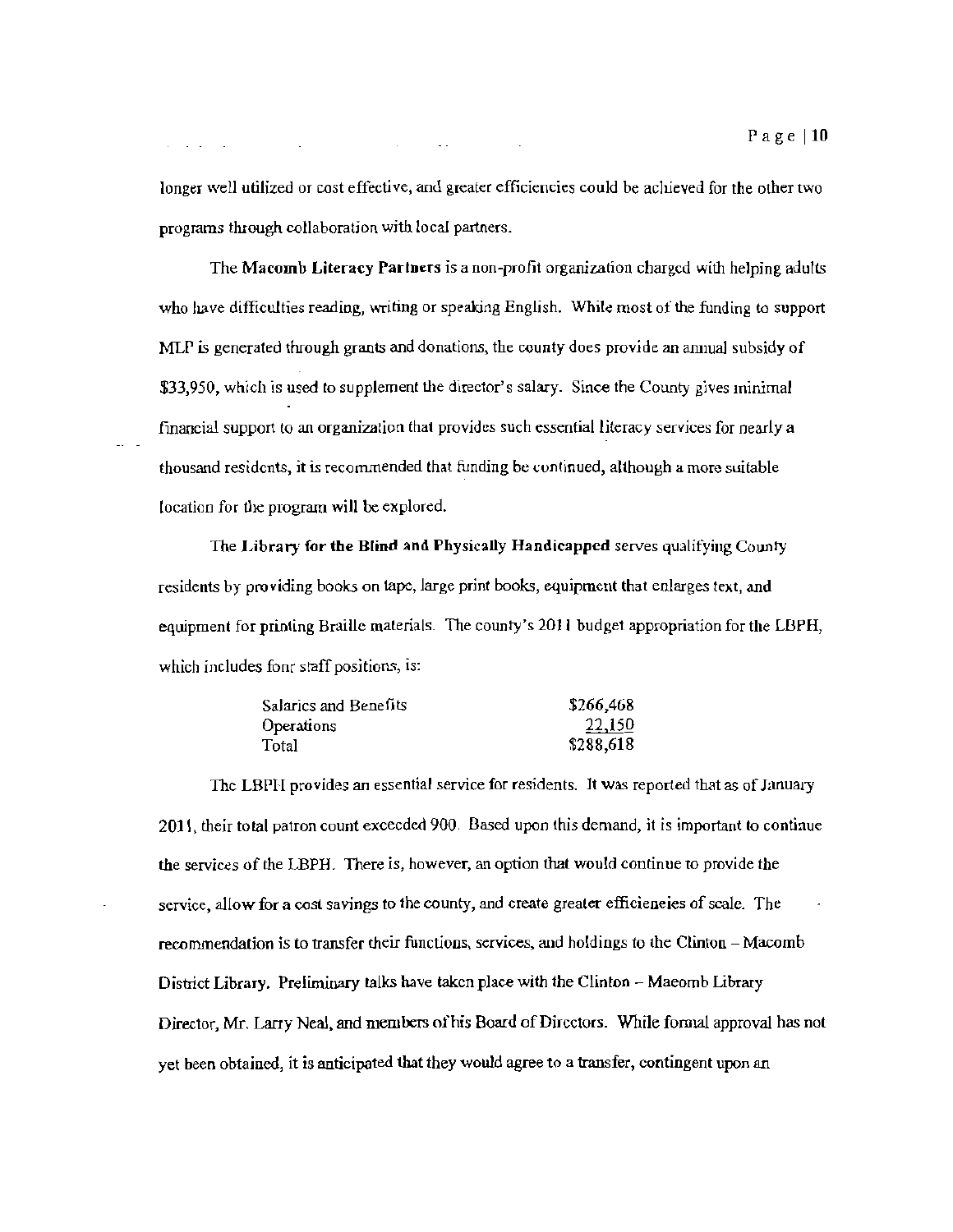estimated annual subsidy of  $$100,000$ . This type of transfer  $\ell$  collaboration is not without precedent. In January 2009, the Ann Arbor District Library officially took ownership of the Washtenaw County LBPH. Mr. *Neal* has been diligent in examining the A:m Arbor modd. Successfully implementing this transfer would generate savings to the County of nearly  $$200,000$  annually.

The Reference and Research Center's charge is to provide Macomb County residents with access to reference books, print magazines, newspapers, and a variety of online databases. The eounty's 2011 budget appropriation for the RRC, which includes four staff positions, is:

| Salaries and Benefits | \$374,004     |
|-----------------------|---------------|
| Books                 | 52,050        |
| Online Services       | 214,450       |
| Operations            | <u>76,350</u> |
| Total                 | \$716,854     |

The RRC has to compete with the constantly changing technology and communication needs and the shifting research habits of today's society. The valuable research information that libraries onee provided almost exclusively is now more easily obtained on a 2417 basis throngh a variety of internet sources. This has created a situation where the RRC ean no longer be considered well utilized or cost effedive.

During the preceding 12 month period ending  $2/28/11$ , the RRC was open for 1,955 hours, with a lolal of 7,077 staff hours worked. During this same period, there was a total of 2,157 in·pcrson visits and.2,652 reference calls. This equates to approximately one in-person visit per hour of operation and just over one contact of any kind for every two staff hours worked.

In order to operate, the RRC must subscribe to a number of research databases. The county has budgeted \$214,450 for these subscriptions. During the same 12 month period, there